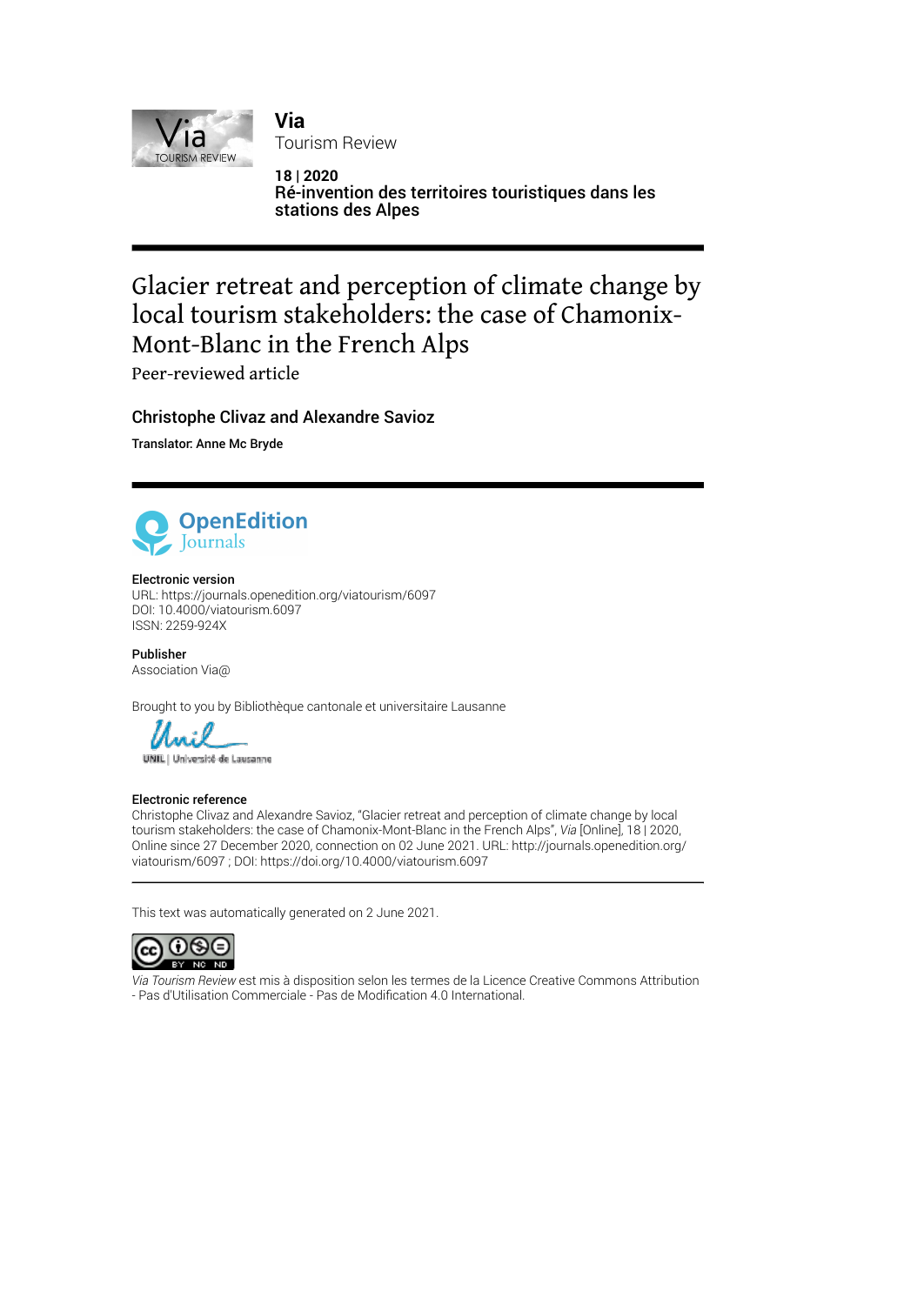# Glacier retreat and perception of climate change by local tourism stakeholders: the case of Chamonix-Mont-Blanc in the French Alps

Peer-reviewed article

Christophe Clivaz and Alexandre Savioz Translation : Anne Mc Bryde

# Introduction

<span id="page-1-0"></span>1 Numerous works have already underscored the important consequences of climate change for tourism activities in mountain regions (Hall *et al.*, 2005; Pröbstl-Haider *et al.*, 2019; Scott *et al.*, 2012; Steiger *et al.*, 2017). This is also the case in the Alps where resorts developed in particular around the practice of mountaineering, then around skiing, two activities that have been appreciably impacted over the last three decades by glacier retreat, the degradation of permafrost, and the increasing scarcity of natural snow. (Bourdeau *et al.*, 2020; CLIMALPTOUR, 2013; Mourey *et al.*, 2019, 2020). A number of authors also underline the difficulties for decision-makers to imagine development models other than those based on the practice of skiing (Achin and George-Marcelpoil, 2013; Bourdeau 2019; Siegrist *et al.*, 2013; Vlès, 2019). In this context, the present article focuses on the way the local population perceives climate change and whether or not it is considered as a crucial issue requiring a fundamental shift in tourism development. This question is explored by analyzing the case of the Chamonix valley, presented in this article as the section of the valley including the municipalities of Chamonix-Mont-Blanc and Les Houches, a prime location for mountaineering and skiing characterized by a glacial landscape powerfully impacted by climate change.<sup>[1](#page-20-0)</sup> Firstly, we will focus on the issue of the perception of climate change and clarify our approach. We will then describe our methodology, before presenting our field of study. Finally, we will present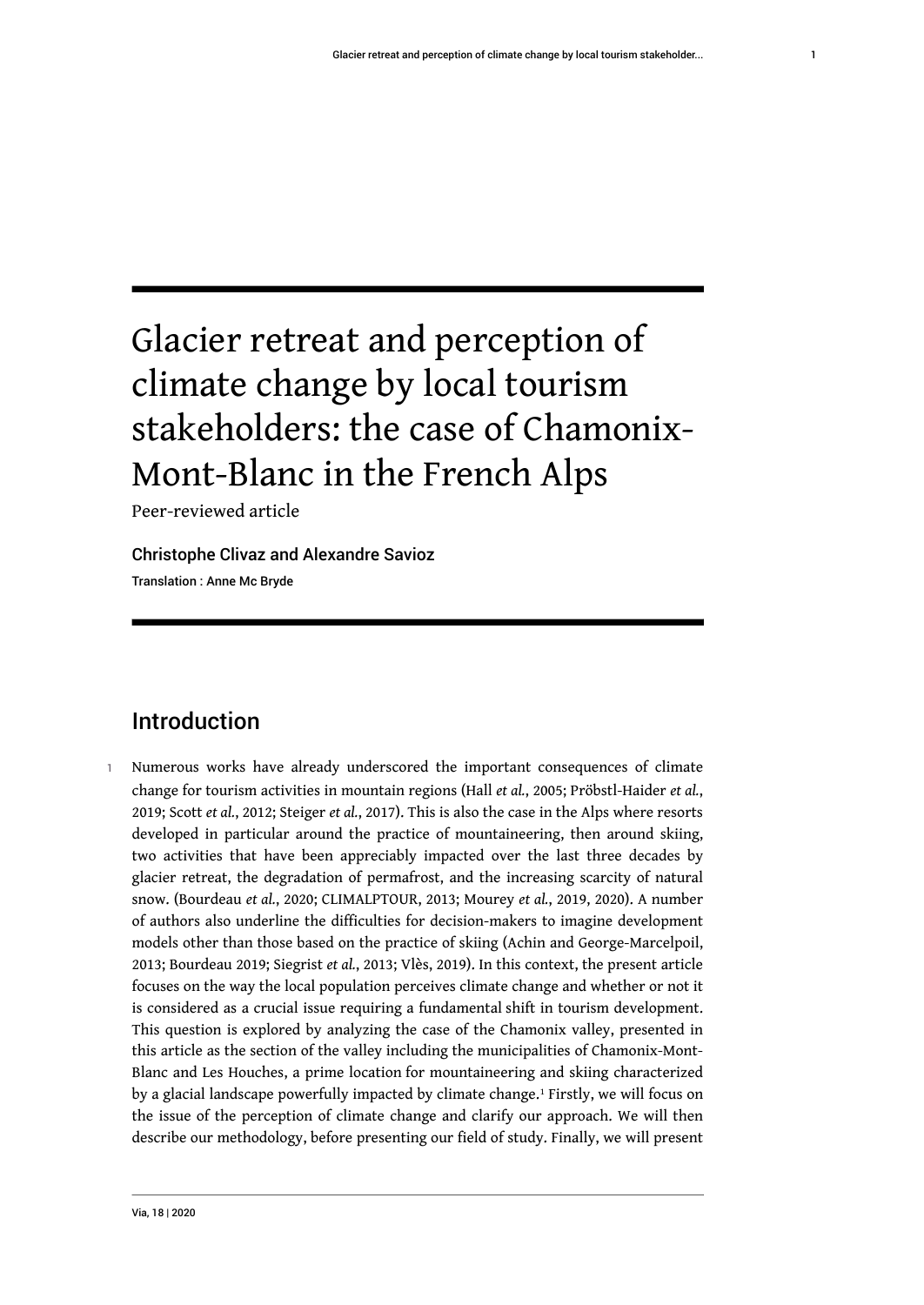the empirical results of our survey of Chamonix's tourism stakeholders, then finish by putting into perspective these results in the more general context of the connections between climate issues and tourism development.

### I. Perception of climate change by local populations

- 2 According to scientific research conducted by the Intergovernmental Panel on Climate Change (IPCC), the phenomenon of climate change is a planetary problem linked to natural and anthropogenic dynamics that are global in nature. In a few decades, the climate phenomenon has become a major contemporary issue and has penetrated all spheres of societies, particularly in the west. It is omnipresent in the scientific world, in the media, and in public debates; it has infiltrated the economic sector as a potential threat and has finally led us to "*question our way of "living together"* (De la Soudière and Tabeaud, 2009*,* p. 584, our translation). Faced with this major globalizing scientific narrative, the anthropological perspective proposes to understand the climatic phenomenon using local categories created by populations in defined territories (Sourdril and Garine Wichatitsky, 2019).
- 3 Its climatic manifestations, including rising temperatures, have a variety of impacts on societies around the world. Climate change is experienced differently due to unique variations of the climate in specific environments, as well as the disparity of socioeconomic and cultural contexts (Crate and Nutall, 2009; Cruishank, 2006; Fiske *et al.*, 2015). Over the past few years, approaches favouring local perspectives on the issue of climate change have been the focus of growing interest within the international community, notably the idea of developing measures adapted to different situations (Jurt *et al.*, 2015).
- 4 Mountain regions around the world, including the Alps, are particularly concerned by the effects of the climatic phenomenon. On one hand, the Alps have been diagnosed according to climate models as being very sensitive to the impacts of current changes to the climate (Beniston, 2012). In addition, tourism has been clearly identified as one of the most vulnerable sectors with respect to the biophysical consequences of climate change in mountain regions (Clivaz *et al.*, 2015; Scott *et al.*, 2012; Steiger *et al.*, 2017). In the Alpine context, changes in atmospheric processes are expressed through rising temperatures, changes in precipitation, an increase in the rain/snow limit, and a reduction in the snow cover, as well as the melting of glaciers and the degradation of permafrost (Beniston, 2012; Rebetez, 2002).
- 5 These environmental changes lead to many social changes for Alpine communities and trigger the implementation of adaptation and mitigation strategies, especially as regards management of natural resources and natural risks, hydroelectric power generation, and tourism planning. In other words, all forms of societal management and nature governance are put into question by the climatic issue. Confronted with this situation, civil society and political stakeholders present a wide range of reactions and divergent positions, a spectrum encompassing fatalism, skepticism, optimism, and denial. These different attitudes depend in particular on how the climate problem is perceived, the reception of scientific predictions, the means available to deal with ecological changes, and the future projections envisaged. While the climatic phenomenon is clearly emerging as one of the greatest challenges of these next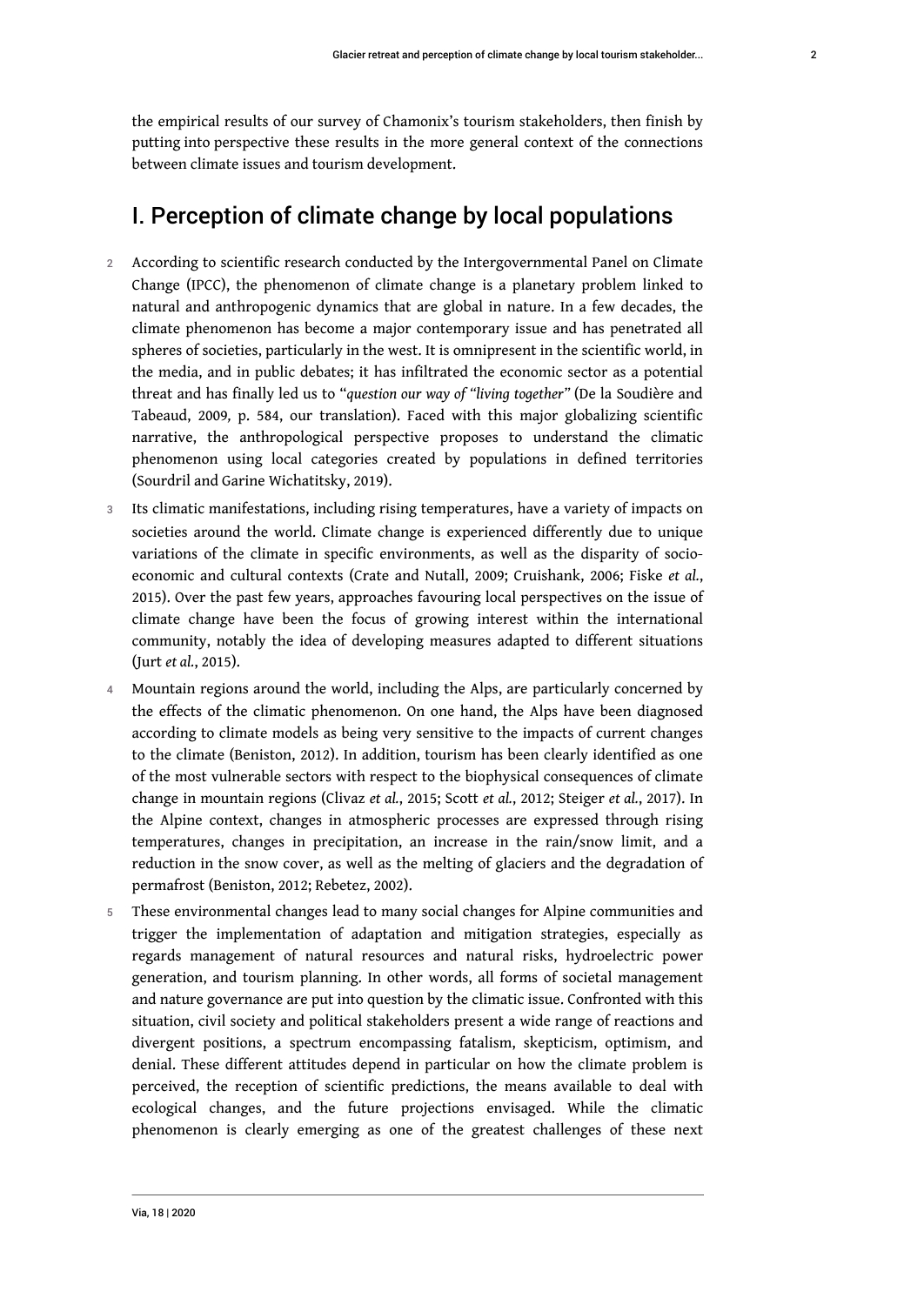decades for Alpine tourism regions (Clivaz *et al.*, 2015), how it is understood by local populations is not necessarily crystal clear.

- 6 In this context, the political authorities and local populations would seem to be confronted less with a rejection of climate issues than with the difficulty of local appropriation of this situation: "*The social construction of the climate problem still remains largely to be achieved at the local level"* (Brédif *et al.*, 2015*,* p*.* 68, our translation). This characteristic stems, in particular, from the fact that the understanding of climate change exhibited by western populations is mainly inspired by scientific knowledge and its media coverage (Hulme, 2009). This may well be the expression of a "*climate globalization*" phenomenon, prompting an annihilation of the subjective and "*the anthropological experience"* of climates (Aykut and Dahan, 2014, p. 52, our translation). Climate change is often perceived as a global, abstract, and distant phenomena, even though certain effects can be tangible in local environments (Elixhäuser, 2015). The fact that many consequences of climate change remain imperceptible to our sensorial apparatus makes understanding the phenomenon much more complex (Graef, 2017), and does not create a "*moral imperative"* (Markowitz and Shariff, 2012, our translation). Finally, although they are differentiated through a spatial and temporal perspective, confusions between the notions of weather and climate are frequent and can be misleading. (Meira and Gonzalez Gaudiano, 2016; Lammel *et al.*, 2012).
- 7 With regard to these characteristics, the evolution of the cryosphere is an exception because the transformation of glacial landscapes occurs very quickly and can be measured visually on the scale of a human life. In fact, the phenomenon of glacier retreat is easily linked to climate change, as a consequence of rising temperatures: "More than many other consequences of climate change, glacier retreat also is easily understood: temperatures warm, and ice melts" (Orlove, 2009, p. 25). Starting from this characteristic of visibility, and in view of the various premises mentioned above concerning the difficulty of appropriating the climatic phenomenon on a local scale, the anthropological approach adopted in this article aims to understand its emergence, its construction, its appropriation, and its interpretation by local tourism stakeholders in a geographical context where glaciers are omnipresent, namely the Chamonix valley.
- 8 This article is thus in line with the reflections and perspectives developed by authors from the sphere of the anthropology of climate change, a sub-disciplinary field that is itself intersected by various currents. Anthropologists' interest in climate issues is relatively recent. It emerged in the 1980s, and accelerated in the late 1990s. (Crate, 2011). Segmented into different approaches, the reflections are focused on various themes: "(…) *we [anthropologists] analyze climate change in terms of the human systems that generate greenhouse gases, the ways in which different groups perceive and understand climate change, its varying impact on people around the world and the diverse societal mechanisms that drive adaptation and mitigation*" (Barnes *et al.*, 2013, p. 541). This "*ethnoclimatological*" research (Strauss, 2018, our translation) focuses on understanding local systems for grasping and interpreting climate phenomena throughout the world. Many anthropological surveys on climate issues in mountain regions have been conducted in the Andes (Bolin, 2009; Cometti, 2015; Orlove, 2007; Rhoades *et al.*, 2008;) or in the Himalayas (Devkota, 2013; Gagné, 2015; Vedwan and Rhoades, 2001), as well as in the Alps, primarily in Switzerland (Strauss, 2009, 2016), in Austria (Elixhäuser, 2015), and in Italy (Jurt *et al.*, 2019; Orlove *et al.*, 2019.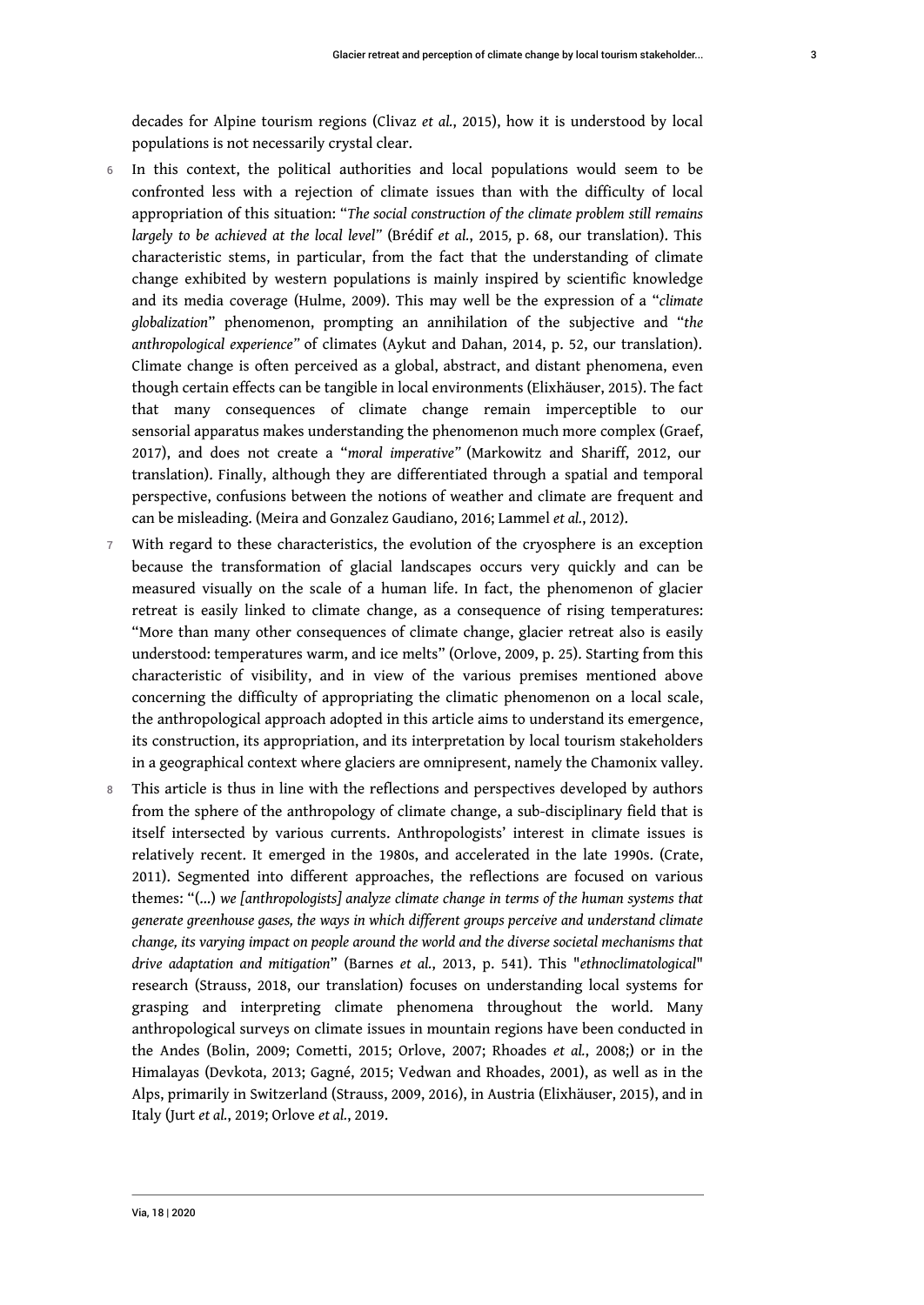- 9 This article has been inspired by five analytical concepts developed by Orlove, Wiegandt, and Luckman in their book *Darkening Peaks: Glacier Retreat, Science and Society*. The approach developed by these authors is particularly relevant with regard to perspectives borrowed in our investigative work. To understand to what extent a population grasps the phenomenon of glacier retreat, they offer a reflection on the notion of *perception*, which describes how populations think about glaciers. The notion *of observation* for its part refers to scientific descriptions based on systematic measures. Then, the idea of *trends* evokes the temporal evolution of glaciers in past decades, along with their projected future. The notion of *impacts* describes the consequences of glacier retreat on surrounding communities. Finally, *responses* refer to measures taken, whether individual or collective, involving adaptation or mitigation (Orlove *et al.*, 2008, p. 4). An analysis concerning these different concepts has enabled the aforementioned authors to demonstrate that perception of glacier retreat essentially stems from the economic and cultural context: "*The editors argue that, in the end, it is the cultural and iconic power of glaciers for humans who both inhabit their presence and who live afar that will be the force to motivate action on climate change*" (Crate and Nutall, 2009, p. 19).
- 10 Inspired by this approach, we propose in this article a three-step approach. Firstly, we will focus on observations and perceptions of climate change by Chamonix valley tourism stakeholders, highlighting the sensory dimension of the phenomenon because "*Visual and sensory perceptions are key elements of the folk epistemology of climate*" (Strauss and Orlove, 2003 cited by Roncoli *et al.*, 2009, p. 90). This level also encompasses an identification of the various impacts on the region as well as the influence of media and scientific discourse regarding the climatic phenomenon in terms of local understanding of it. In a second phase, the focus will be on interpretations of climate change, i.e. the way tourism stakeholders in the valley understand, explain, and give meaning to what is happening (Cometti, 2015; Crate and Nutall, 2009; Roncoli *et al.*, 2009;). Thirdly, we will focus on responses and measures developed to confront the various consequences of the climatic phenomenon. Finally, we will discuss the results of the above-mentioned process, which seeks to understand how the climate issue is perceived by tourism stakeholders.

# II. Methodological specifications

- 11 The methodological approach of this article is based on ethnographic survey work, which is firstly expressed by the notion of "*being there*" (Geertz, 1983). It describes an immersive and experiential objective of the field of research involving the physical and prolonged presence of the researcher at his or her place of investigation so as to develop an in-depth understanding of systems of practice and meaning (Roncoli *et al.*, 2009). This research process is characterized by an inductive stance which consists in not imposing conceptual and theoretical assumptions on those participating in the investigation process. The results of this article stem from research that is part of a doctoral thesis in the completion phase, carried out by the second author under the supervision of the first. Within this framework, several months of field research was carried out in the Chamonix valley between 2016 and 2019.
- 12 This lengthy research period allowed for the creation of a network of acquaintances that made it easier to gain access to individuals, social groups, and institutions. It was also used to conduct more than 80 semi-directive interviews with scientists and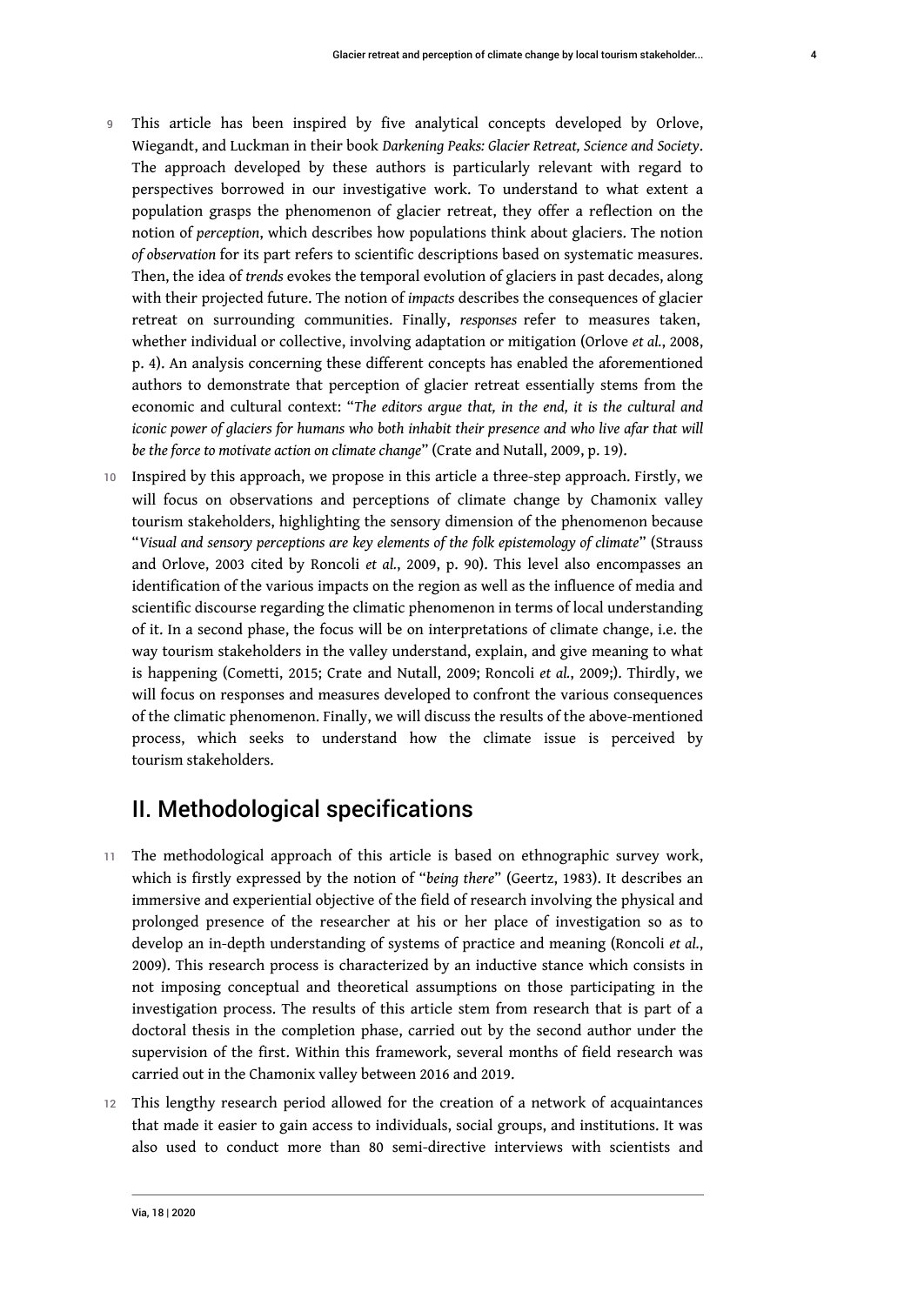economic, political, and associative stakeholders in the region. These interviews provided an opportunity to discuss and deepen our understanding of the climatic phenomenon, to identify the challenges facing the Mont-Blanc region, and the responses required to deal with the situation.

- 13 Participatory observation could also be undertaken during this inquiry, particularly during scientific expeditions, sightseeing tours, political mobilizations, and public meetings. These research activities provided an opportunity to observe how the climate issue was collectively and politically understood by the population of the valley. The time spent with researchers, guides, and environmental educators, in the mountains and near glaciers, helped us understand how changes in the mountains and glaciers were explained and interpreted. Also, by observing scientists on the Montenvers site presenting the evolution of mountain landscapes to visitors, we could see how they approached these issues with and presented them to the general public and how they linked them to the climatic phenomenon.
- 14 Finally, the inquiry brought together a significant body of written documents, grey literature, institutional reports, technical documents, and tourism promotion brochures so as to analyze the way in which the climate issue was raised and presented by the destination in question.
- 15 The coherence of our study was not built around a "community" but rather around a phenomenon, climate change, which concerns a group of individuals with divergent interests. For this article, we deliberately focused on "*tourism stakeholders*," understood here as the participants in the study having a direct link with the tourism sector. Aware that in a destination such as Chamonix-Mont-Blanc, a large majority of the economic actors are associated to a greater or lesser extent with tourism activity, we have chosen those with a more direct link to the tourism sector, which in the context of the present research represents a corpus of twenty-two interlocutors, including guides, ski instructors, safety managers, tourism promotion managers, researchers involved in popularizing science, ski lift employees, hut wardens, innkeepers , and town hall officials. A large number of the selected interlocutors are from the region, and all of them without exception live in the valley year-round.

# <span id="page-5-0"></span>III. Chamonix: a tourism and glacial valley

<sup>16</sup>The municipalities (*communes*) of Chamonix-Mont-Blanc and Les Houches had, in 2020, about 11,500 permanent residents. The two municipalities have been amalgamated since December 2009, forming the *Communauté de Communes de la Vallée de Chamonix-Mont-Blanc* (CCVCMB), an intermunicipal public association including the municipalities of Vallorcine, Servoz, Chamonix-Mont-Blanc, and Les Houches with a population of around 13,350 inhabitants. However, according to a tourist office employee surveyed, the valley experiences a significant seasonal variation, with more than "*80,000 residents during winter and around 100,000 during summer*" (E.1[2](#page-20-1) , our translation), a fluctuation that causes specific problems in terms of the organization of society and notably as regards water or waste management. The highest point of the Alps is Mont-Blanc at 4,810 metres in altitude; in this regard, the Chamonix valley represents a "*high point*" for Alpine tourism (Debarbieux, 2001, our translation) and a destination which has adopted a strategic positioning – that of "*a natural resource*" (E.1, our translation) – on the tourism market. Every year, several million tourists visit the valley to contemplate the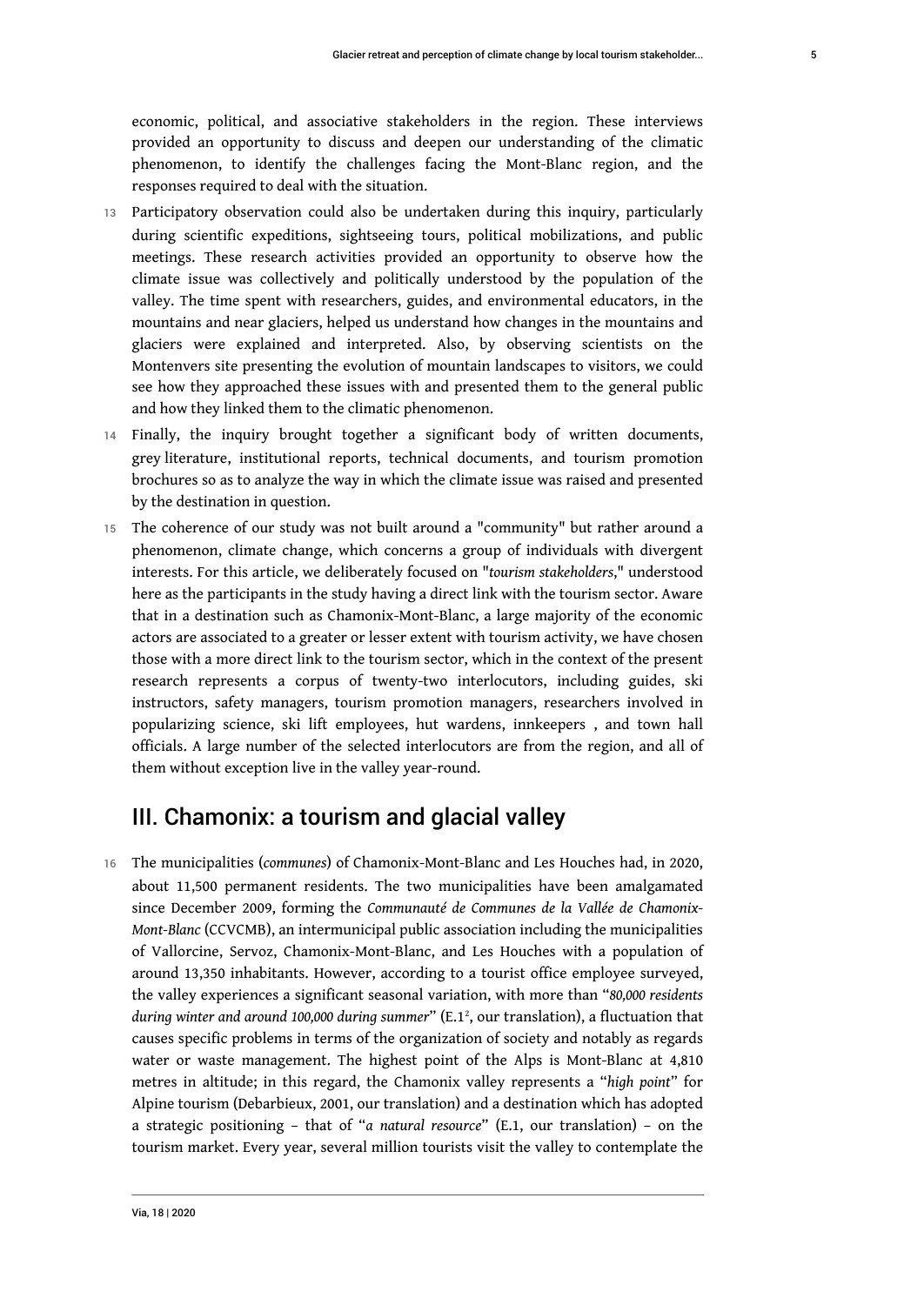landscapes and nature, or to venture to high altitudes. Many of them congregate in Montenvers to admire *La Mer de Glace* (Sea of Ice), a spectacular glacial valley accessible by way of a rack railway. At the same time, this glacier symbolizes the impact of the climatic phenomenon on the planet as it affects the natural and landscape resources that make Chamonix-Mont-Blanc a renowned destination (Document 1). This means that resident populations of the Chamonix valley are faced with the climatic phenomenon on a daily basis and become direct witnesses without any need for sophisticated measuring tools. Because of its many glaciers visible from the villages, the Chamonix valley represents a privileged location to observe tangible consequences of the climatic phenomenon. In fact, the region is a national, even an international, symbol of the consequences of climate change. On one hand, it is regularly the subject of media coverage concerning the climate issue and, on the other, it represents a popular study area for researchers from different disciplines interested in this phenomenon.





Alexandre Savioz – IGD/UNIL

17 The Chamonix valley glaciers hold an important place in the history of the region, and the many anecdotes about them reveal the special relationship that the local populations have maintained with the cryosphere over the centuries. As documented by the historian Le Roy Ladurie, during the 16th and 17 th centuries the glaciers represented a major source of worry and anxiety for the valley's inhabitants, who sought divine assistance by soliciting the religious authorities of the region (Le Roy Ladurie, 2004). Blessings and processions carried out during this period appear to have been effective in their eyes, since in the Chamonix valley, and more generally in the Alps, glaciers began to retreat as of the second half of the 17th century (Le Roy Ladurie, 1967). Then, the first English travellers arrived in the region, including Windham and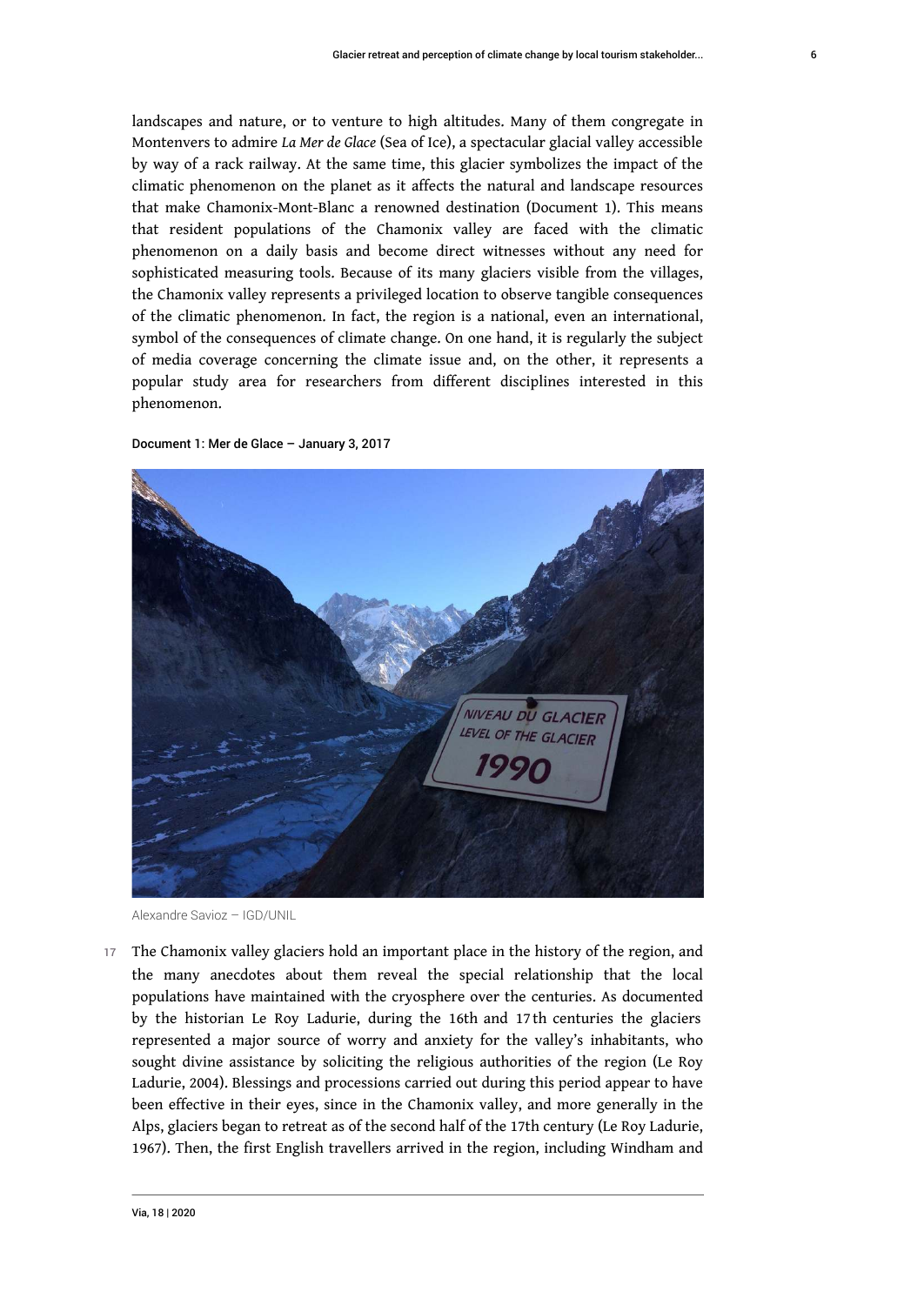Pococke, who dubbed the glacier *La Mer de Glace* (Sea of Ice) at the beginning of the 1740s. They were followed, a few years and decades later, by the arrival of other travellers, including mountaineers, scientists, artists, and naturalists such as Horace-Bénédicte de Saussure. Some of them developed a much more recreational relationship with the high mountains and glaciers of the Mont-Blanc region, while for others the connection was of a more contemplative nature. The first ascent of Mont Blanc, in 1786, had an international resonance, and the reputation of the site spread and attracted an ever-increasing number of visitors during the second half of the 19th century, especially with the appearance of the Grand Tour. This phenomenon of "*Mont Blanc mania*" (Carey, 2007, p. 504) contributed to the progressive development of Alpine tourism in the valley, whose glaciers and lofty mountain took on an increasing interest for the inhabitants and economy of the valley. Between 1860 and 1890, the municipality of Chamonix started to develop the high mountain in order to "(…) *increase the number of tourists* […]. *To achieve this result, the municipality, and the entire population of Chamonix alongside it, had to adapt its vision of the surrounding mountain to that of the tourist clientele*" (Debarbieux, 2001, p. 40, our translation).

- <sup>18</sup>After the creation of mule trails, including the pathway leading to the *Mer de Glace*, in the 1820s, the first tourist developments of the mountain were initiated with the construction of ten or so buildings, mountain lodges, and shelters, including the Hôtel du Montenvers (Debarbieux, 2001). Then, in spite of protests by the local population, railway projects were completed, including the Montenvers initiative, inaugurated in 1908. In fact, the *Mer de Glace* glacier has represented a central tourist attraction of the destination since the 18th century and continues to lure many visitors to this day: "*The rack railway still takes nearly 800,000 people to the glacier each and every year (number provided by ODIT France). Many of them get off there only to visit the Mer de Glace cave, which has been a major tourist attraction for 50 or so years*" (Cayla, 2009, p. 100, our translation). According to figures provided by the Observatoire du Mont-Blanc, the Montenvers railway was Chamonix's most visited tourist site during the 2000-2009 period, with a peak of 960,000 visitors in 200[3](#page-20-2).<sup>3</sup> As of 2010, visits began to dwindle, with a total of 650,000 people coming to the site in 2016, and the railway surrendered its position as leader to the Aiguille du Midi cable car. However, a redevelopment and upgrading project of the Montenvers site is currently underway and should be completed by 2024; it will notably include the building of an interpretation centre focusing on glacier evolution. Those in charge of the destination are clearly integrating the theme of climate change by showcasing their "glacial heritage,"
- <span id="page-7-0"></span>19 For several decades now, the glaciers of the Mont-Blanc range have been significantly impacted by the phenomenon of climate change. This entails new risks, notably with potential serac ruptures; intraglacial, proglacial, or supraglacial lakes (Einhorn *et al*., 2015; Magnin *et al*., 2015; Vincent *et al*., 2012); as well as with issues concerning the valley's water management policies. In the region's high mountain areas, this evolution disrupts the operation of recreational activities, including mountaineering, skiing, and hiking, which have to adapt both in terms of practice and seasonality (Cremonese *et al.*, 2019; Mourey *et al.*, 2019; Mourey and Ravanel, 2017; Salim *et al.*, 2019). Finally, due to the omnipresence of the glaciers, their retreat, as a powerful visual indicator of the consequences of climate change, has become part and parcel of the daily life of valley residents.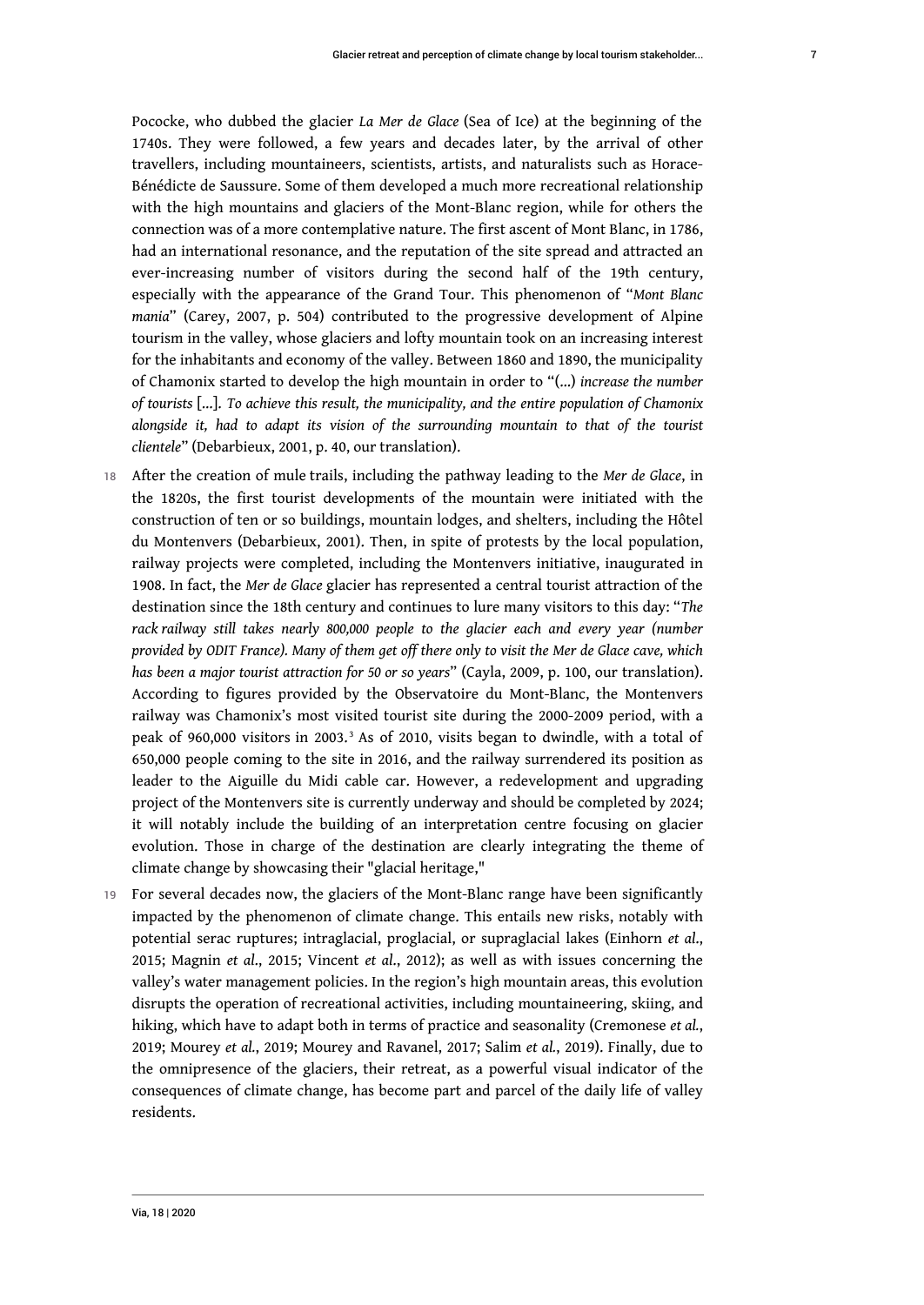Document 2: Bossons Glacier moraine – July 26, 2017



Alexandre Savioz – IGD/UNIL

- In fact, whereas in other places the impact of climate change often takes on an abstract and hardly perceptible character for the uninitiated, the *chamoniard* context seemed to us very singular indeed. In this valley, the climate change phenomenon is embodied, tangibly, by glacier retreat, which can be easily seen from the villages (Document 2). Given that "*The direct accessibility of glaciers to human vision has helped to make them a topic of personal and public concern*" (Orlove *et al.*, 2008, p. 5), it appears easier to address these issues in a place like Chamonix, where the effects of climate change are more visible because of this omnipresence / surrounding presence of ice (Strauss and Orlove, 2003; Strauss, 2003, 2012).
- 21 This observation is all the more credible given the powerful connection between the inhabitants of the valley and the Mont-Blanc range: "*The special symbolic and material relationship that they [residents of Chamonix] have with this lofty glacial mountain is worth much more to them than a property deed. Mont-Blanc is more than merely one of their domains. It is an essential part of their heritage"* (Debarbieux, 2001, p. 33, our translation). In summary, the Chamonix valley seems at first sight to be conducive to the development of a particular sensitivity to climate issues. People from Chamonix thus represent a "*frontline community"* (Orlove, 2019) due to their proximity to tangible effects of the climatic phenomenon. In addition, strong links exist between residents and the region's glaciers, connections of an emotional or economic nature. It is interesting to take these various elements into account because "*The representations, sense of attachment, and economic importance of mountains and glaciers contribute to shaping the way local people respond to accounts of climate change from scientists, government agencies, and other organizations*" (Roncoli *et al.*, 2009, p. 92)*.* This situation then invites an inquiry into the relationship of residents to the climatic phenomenon as well as to their natural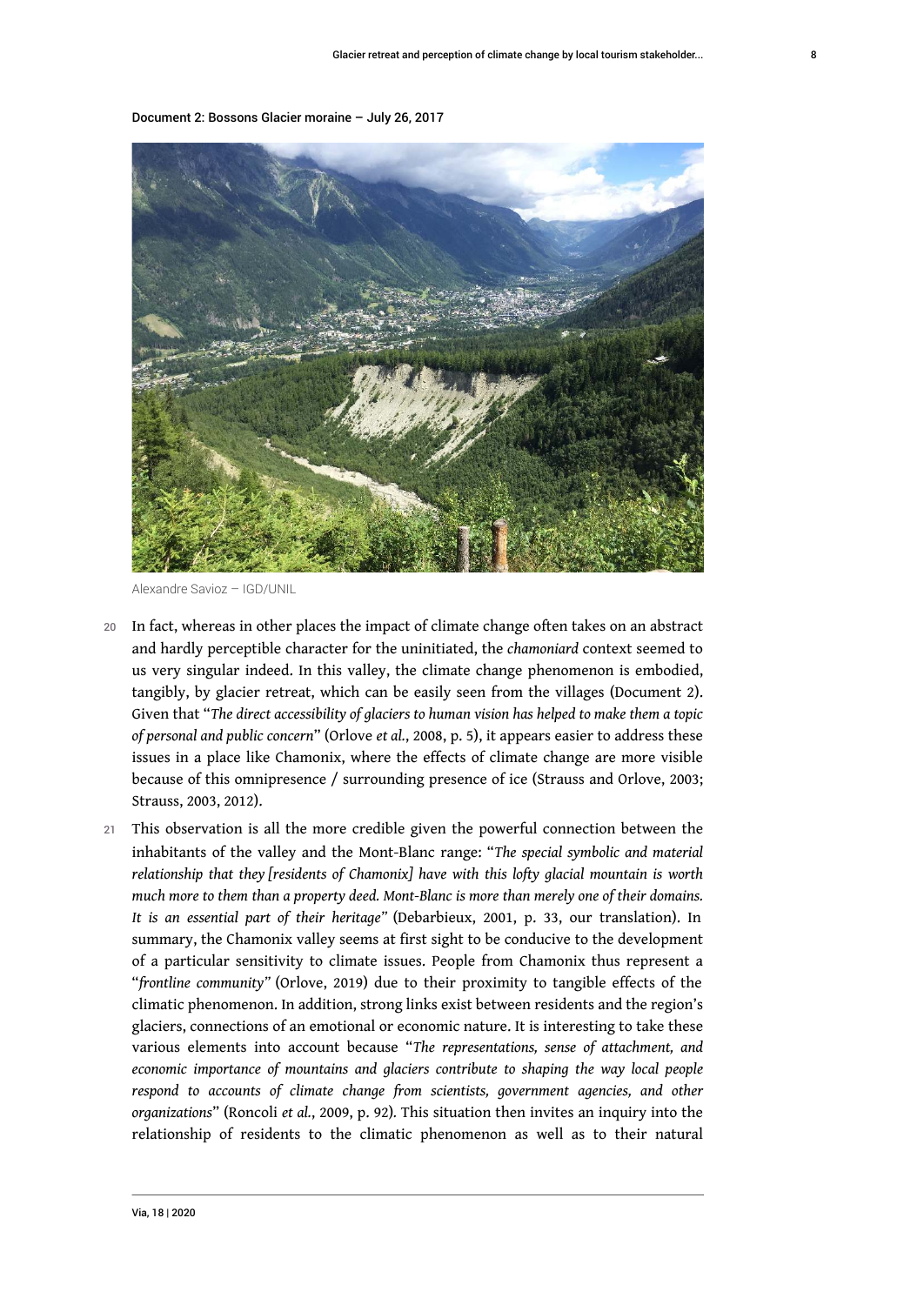environment which, in constant evolution, is essential to their tourism-centred economic development strategies.

22 Authorities and elected officials from the valley have proven to be sensitive to the issue, as evidenced by the launching, on a voluntary basis, of a climate plan at the end of the 20th century. In 2009, a territorial assessment of greenhouse gas (GHG) emissions was initiated, spearheaded by a few members of the federation of municipalities. Encouraged by a national policy supporting local initiatives to fight climate change, this assessment led to a "*Plan Climat-Énergie Territorial*" (regional climate and energy plan, or PCET) in 2012, with the goal of implementing territory-wide measures to limit GHG emissions. Designed with the participation of the region's communities and various civil society stakeholders, this climate plan was adopted voluntarily by the federation of municipalities, then by the town councils.[4](#page-20-3) By way of the PCET, the CCVCMB promoted individual measures and changes in behaviour as well as public measures, particularly in the transportation and mobility, urban planning and housing, and tourism sectors. This PCET initiative therefore represents an attempt to take ownership of the climate issue on a valley-wide scale. As such, the Chamonix-Mont-Blanc destination assumed a pioneering role in the fight against climate change in mountain areas and was able to benefit from this action by promoting it through strategic communication and by obtaining a number of official recognitions for the region itself.

# <span id="page-9-0"></span>IV. How do tourism stakeholders in the Chamonix valley perceive climate change?

23 In the previous section, we have suggested that a particular sensitivity to climate issues could develop in the Chamonix valley, especially due to the strong presence of glaciers. What is the reality in this regard? As previously mentioned, we are presenting the results of our ethnographic survey in three stages in order to answer this question.

### A. Observations, perceptions, and identifications of the impacts of climate change

24 By browsing the communication channels regarding the local community's climate plan, we noted that they regularly have recourse to a common symbolic universe, in particular pictures of glacial landscapes comparing the evolution of glaciers over time (Document 3), symbolic of the ongoing impacts of climate change in the valley (CCVCMB 2012 (a-b), 2016, 2017). This characteristic is highlighted on several occasions and represents undeniable awareness. The finding resonates with the statements made during the vast majority of interviews conducted with tourism stakeholders from the valley, who are aware of the evolution of their immediate environment. The observations are mostly visual, such as the thinning of glaciers and the transformation of mountain faces as well as the acceleration of this process over the last two decades.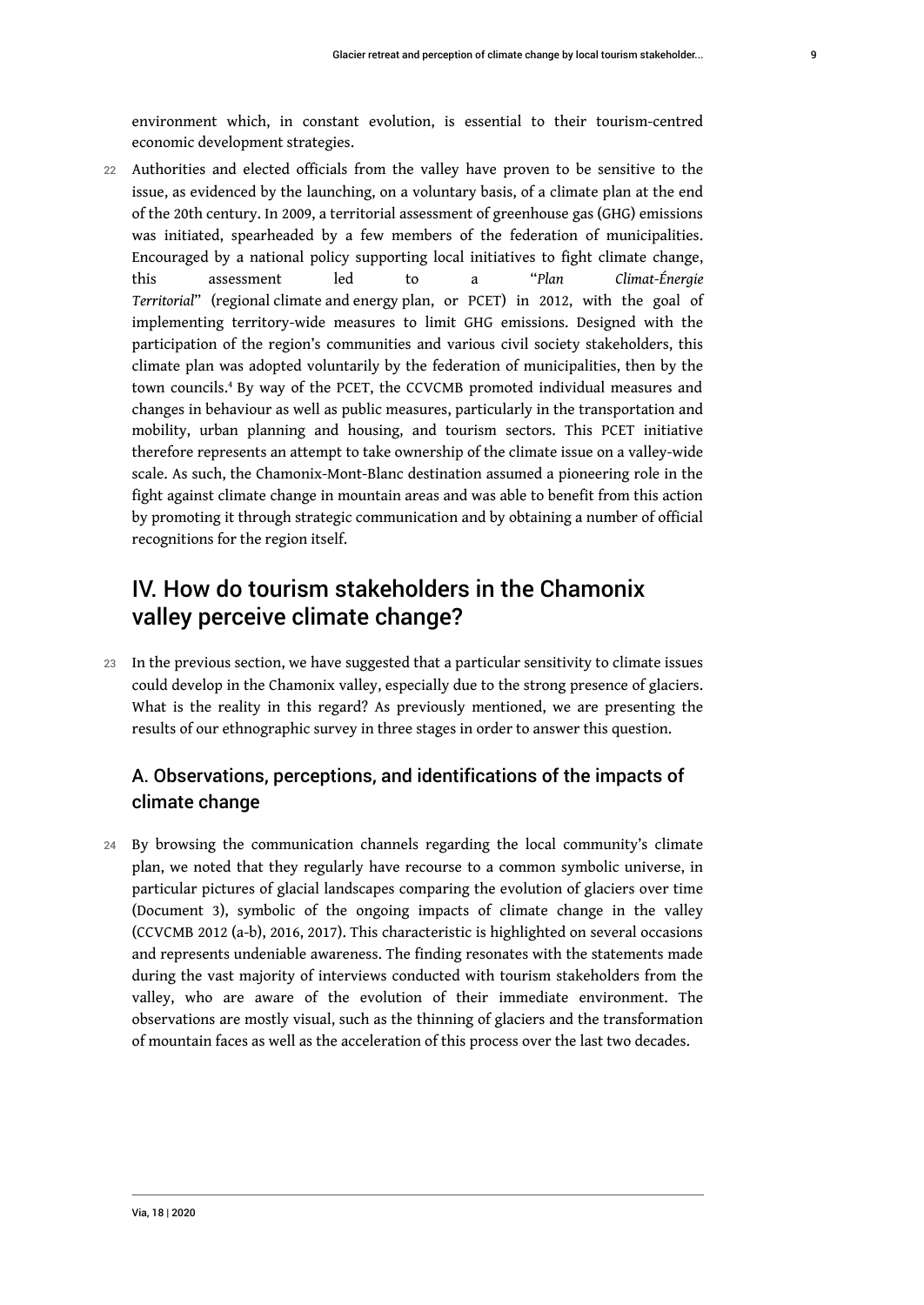

Document 3: Example of the visual use of glacier evolution (from left to right: 1999, 2009, 2015)

Communauté de Communes de la Vallée de Chamonix Mont-Blanc. Environnement et qualité de l'air. Combats et solutions. Press kit. 2017, p. 10.

- 25 Aside from the thinning of glaciers, other perceptible biophysical phenomena have been evoked, such as the shortening of the winter season; the modification of precipitation as observed in the diminishing annual snowfall; the increase in temperatures resulting in hotter summers; episodes of strong winds; and more. In interlocutors' statements, all these elements are linked to the climate change phenomenon, even though some are not scientifically proven. This could stem from "*climatic over-interpretation"* of perceptions of current natural phenomena in a context where the climate issue is omnipresent in the media. Other less easily observable characteristics have also been mentioned, such as the migration of certain plant and animal species or the concentration of carbon dioxide (CO2) levels, which may especially influence the state of forest health. This information, which is more difficult to discern without a careful environmental study, may stem from the dissemination of studies carried out by the Research Centre for Alpine Ecosystems (CREA), based in Chamonix since 1996, which examines among other things the evolution of alpine environments in the context of climate change. It may also be a product of media coverage of the phenomenon, the main source of information cited by our interlocutors. On a number of occasions, the climate issue has been combined with or mistaken for another problematized environmental issue in the valley since the early 1990s, namely air quality. In fact, the latter issue was almost systematically addressed by tourism stakeholders without prompting, serving as another illustration of the difficulty in understanding the climate change phenomenon.
- 26 Most interlocutors cite economic concerns. In fact, the difficulties for skiable areas due to the lack of snow; restricted access to certain mountain areas; the implementation of adaptation measures; safety issues, including fear of an increase in natural risks and problems of access to certain high mountain areas; the transformation of landscapes; and resource management issues represent threats likely to compromise the tourist attractiveness of the valley and thus the economic future of the entire region. More rarely, for some of the people questioned, the identified impacts related to the climatic phenomenon do not represent a major threat for the valley, currently or from a shortterm perspective. Certain interlocutors stress, for example, the advantageous geographical location of the Chamonix-Mont-Blanc destination compared to a large number of other tourist resorts, which are lower in altitude and therefore more vulnerable to the effects of climate change. Some testimonials expressed a certain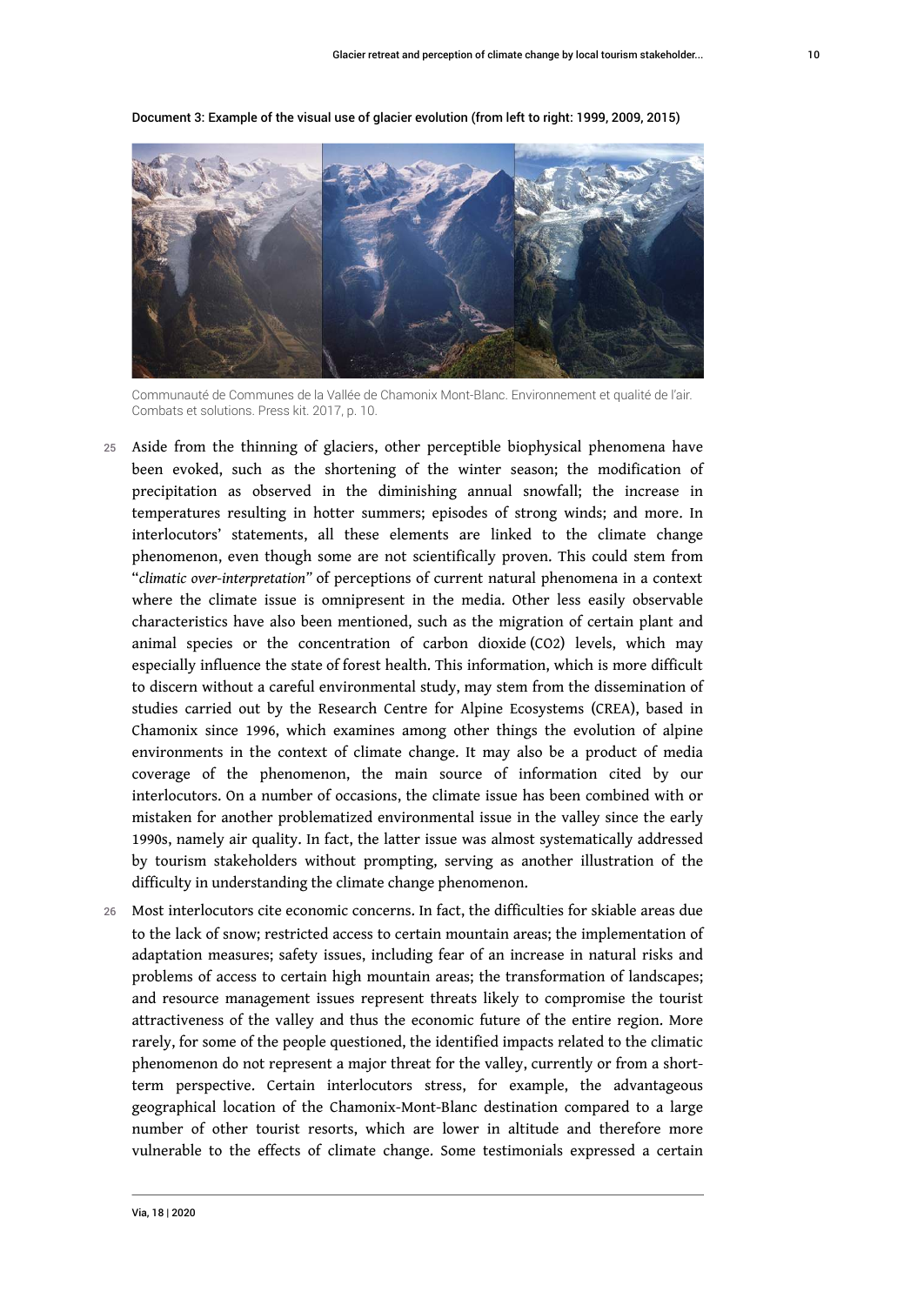nostalgia for an era when glaciers reached a very low point in the valley, reflecting an emotional attachment to the mountain that is transforming before their eyes. Others, finally, relativize the effects perceived in the immediate environment and express a more global view of the phenomenon, including geographically or temporally distant consequences.

#### B. Multiple interpretations and representations of climate change

- 27 Attitudes to climate change have become very politicized in recent years, and even more so since the onset of the student strike for the climate movements, starting in the fall of 2018. In the context of the Chamonix valley, although observations and perceptions of climatic consequences are, with a few exceptions, relatively homogeneous, understanding and interpreting the phenomenon may vary considerably. In order to recreate these observations and perceptions in our article, we propose to classify the different positions according to a number of "discursive registers," which must be understood as typical ideal categories. In this sense, the "discursive registers" do not refer to categories of people but of discourse regarding the interpretation of climate change. In fact, certain interlocutors will make use of a number of registers.
- 28 These "discursive registers" stem from informal discussions and interviews conducted with Chamonix valley residents. They express specific understandings of the climatic phenomenon, its causes, and the issues related to it. Underlying them are different ideological positions and antagonistic values that are at the origin of conflicts concerning the use and representations of nature. In this context of a plurality of interpretations of the climatic phenomenon, nature becomes an issue and its use can lead to different types of confrontations, both discursive and practical. These "discursive registers" therefore crystalize through many themes, such as projects related to tourism in the valley, natural resources management, risk management, future projections for the valley's development, the use of glaciers, $^{\rm 5}$  $^{\rm 5}$  $^{\rm 5}$  and more. These differences can cause tensions in the region, by opposing very dissimilar visions of such issues.
- <span id="page-11-0"></span>29 The first major distinction is based on the traditional opposition between "skeptical" discursive registers on one hand and "convinced" ones on the other. 1) "Skeptical" views represent only a small minority of the statements collected from tourism stakeholders interviewed and constitute, as such, a separate category. However, a few interlocutors shared a resolutely skeptical view regarding climate change, sometimes denying the existence of the phenomenon, and often denying its anthropogenic causes, while attributing the process of atmospheric warming to natural causes. The vast majority of tourism stakeholders surveyed claim to be convinced of the existence of the climatic phenomenon as well as anthropogenic responsibilities for it. However, statements by convinced interlocutors can be subdivided into different tendencies. 2) "Fatalistic" views, which express the idea that everything is already decided in advance and hence that any remedial action remains useless. This way of thinking leads to profiting from the situation while it is still possible to do so, without questioning any activity in the process. 3) "Optimistic" views, which consider that human beings have always been able to adapt to any situation and that the use of technology, in the current context of climate change, is a conceivable and relevant solution. For this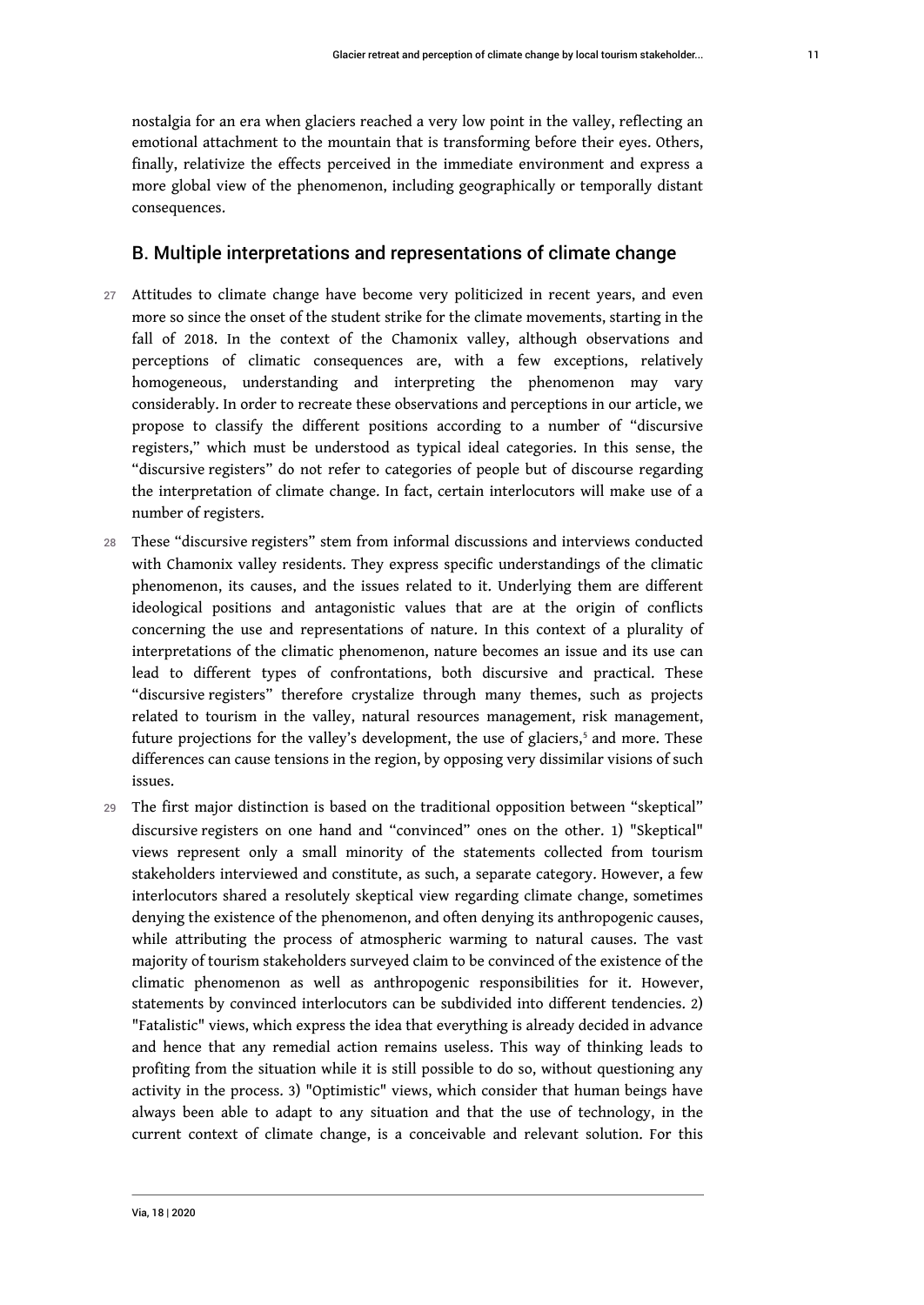reason, the tourism sector will always find solutions so as to continue its activities. 4) Finally, "alarmist" views, which propose to use the particular situation of the Chamonix valley to raise awareness, in particular among the region's millions of visitors. Emboldened by alternative proposals, they also denounce an existing system that is struggling to question and reinvent itself.

<span id="page-12-0"></span>30 To illustrate how these discursive registers differ, we can take the example of the link between local environmental transformations and the climate change phenomenon. All of our interlocutors acknowledge the transformation of the valley landscape, in particular due to glacier retreat. However, the explanation for this evolution is not consensual. An interlocutor who is a "skeptic" explains that the current changes are normal processes, "part of the natural order, in a historical and natural cycle" (E.3,<sup>[6](#page-20-5)</sup> our translation), and thus categorically denies their anthropogenic causes. An "alarmist" interlocutor is very critical of this type of "*simplistic and self-exonerating"* reasoning (E.4,  $^{\rm 7}$  $^{\rm 7}$  $^{\rm 7}$  our translation) and attacks, at the same time, reflections by "fatalists" who accept "*warming without lifting a finger,*" and who adhere to what the "alarmist" describes as a "doctrine of determinism" (E.4,<sup>[8](#page-20-7)</sup> our translation). In short, to summarize the argument of our "alarmist," climate change is typically considered according to "*personal, ideological,* or economic interests rather than scientific reflections" (E.5,° our translation). In this regard, the discourse would be guided by selfish interests that prevail over value systems.

#### <span id="page-12-3"></span><span id="page-12-2"></span><span id="page-12-1"></span>C. Responses to climate change

- 31 Climate change, and notably rising temperatures, lead to many biophysical changes in alpine landscapes, as we have already seen. The context calls for measures to counter the effects of climate change. In the tourism sector, these can be adaptation strategies, i.e., individual or collective initiatives designed to reduce the vulnerability of human systems. Adaptation can represent adjustment strategies when it targets the sustainability of current activities, or transformational strategies when it seeks to change the nature of practices themselves (Bonnemains and Clivaz, 2019; Simonet, 2016). The measures can also be mitigation strategies to stabilize concentrations of GHGs in order to limit such emissions. Since 2005, the *Communauté de Communes de la Vallée de Chamonix* has guaranteed free public transportation in the valley, through a public-private partnership with the bus transport company and the French railway system (SNCF). Other transportation initiatives have been undertaken in subsequent years, including the creation of a sustainable mobility program in 2011. The adoption in 2009 of the *Plan Climat Énergie Territoriale* (territorial climate energy plan, or PCET) and its 184 measures, essentially comprising mitigation measures for the reduction of GHGs in the valley, also reflects a willingness on the part of certain stakeholders to take action with respect to the climatic phenomenon. However, it became less important in the following years, because while nearly all of those surveyed had heard about this initiative during its preparatory phase, i.e., between 2009 and 2011, and subsequently when it was adopted by the authorities in 2012, very few of them could explain what had become of it in subsequent years. Finally, in 2019, the Chamonix-Mont-Blanc destination adopted a "*Plan Climat Haute Montagne*" (high mountain climate plan), which only includes measures to adapt to the effects of climate change.
- 32 When addressing these different types of measures during interviews with tourism stakeholders, we were able to observe that the "discourse registers" described above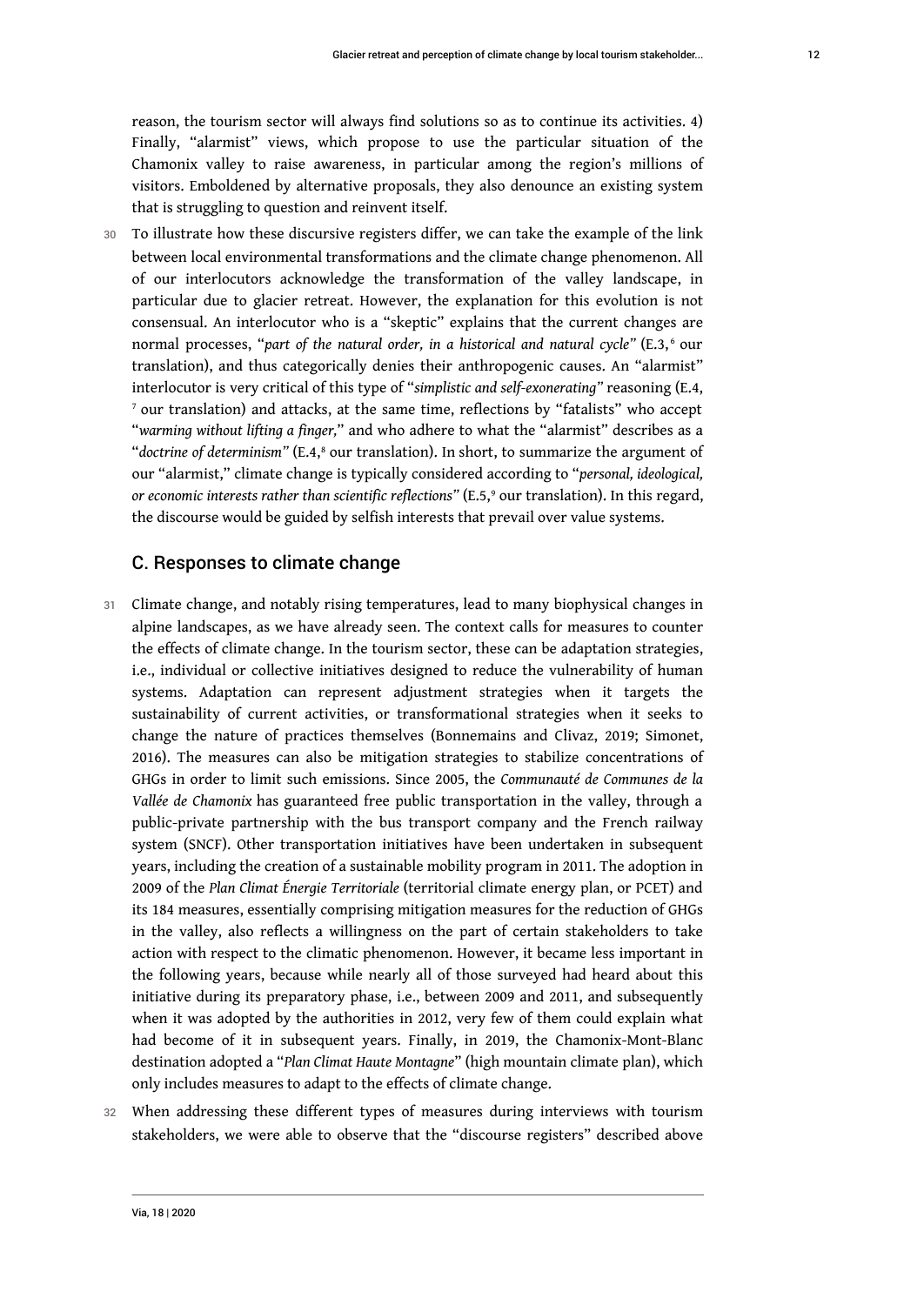<span id="page-13-0"></span>clearly crystallize the responses and measures that their proponents wish to see adopted. In other words, these issues represent sources of conflict, tension, and debate in the valley. Concerning the *Plan Climat*, the opinions of the interlocutors were clearcut. For some of them, this voluntary initiative "*was only intended as a marketing ploy… To obtain a sort of label signalling a virtuous destination. But behind this, there was no real initiative whatsoever*" (E.6,[10](#page-20-9) our translation). Other [interviewees](https://www.linguee.com/english-french/translation/interviewees.html) seem to be more convinced and highlight the positive signal sent by the Chamonix-Mont-Blanc destination to other mountain territories. A guide interviewed claimed that climatic sensitivity emerged at the same time as the climate plan project, but that such concern quickly waned: "*For a time, sensitivity concerning the evolution of the climate had become widespread in the valley and among residents of the region. And this also coincided with a more general awareness concerning the evolution of the permafrost. So, at that time, there were real reflections regarding the mountain range, its evolution, and activities occurring there, all of which had been highlighted along with the challenges identified by the climate plan. There were discussions concerning mountaineering itineraries, access to shelters, ski lift anchoring points, the snow cover in skiable areas, increased risk, and more. And for a while, I had the impression that everyone had a vested interest, especially the tourist industry, and that something was really going to take root in people's mentalities... But this feeling didn't last and since then... how can I say... With the years, the attitude has changed and people have a different relationship with all this; they say to themselves "we'll adapt, we'll see", and today, I have the impression that that's about as far as they're willing to go*" (E.7,<sup>[11](#page-20-10)</sup> our translation).

- <span id="page-13-1"></span>33 Another topic that is nearly systematically raised by the interlocutors is that of artificial snowmaking. For most of the interlocutors we met, it is logical and necessary to invest in mechanical snowmaking in ski areas in order to guarantee their quality. However, the opinion of other tourism stakeholders concerning this solution is less cut and dried: "*This is a subject that wonderfully illustrates the pervasive denial among valley residents with respect to climate change. We continue to invest in the installation of snow cannons while ignoring the prevailing knowledge about temperature inversions, for example… Because snow cannons are useless in hot air. This exemplifies the desire to avoid changing the model and a belief that this will be our saving grace*" (E.8,<sup>[12](#page-20-11)</sup> our translation).
- <span id="page-13-5"></span><span id="page-13-4"></span><span id="page-13-3"></span><span id="page-13-2"></span>34 Despite the various critical viewpoints regarding mechanical snowmaking encountered during the survey, there is no real debate as such among Chamonix-Mont-Blanc destination stakeholders. Leaving aside the topic of mechanical snowmaking, we concluded that adaptation or mitigation measures seem relatively abstract for a large number of interlocutors. Many believe that management of the effects of climate change must be transferred to local, as well as national, public and political arenas: "*it's up to elected officials and our minister of the environment to deal with this*" (E.9,[13](#page-20-12) our translation). On the one hand, these people reference the global characteristics of the climate issue, and on the other, label it as a concern for the authorities rather than for ordinary citizens. Meanwhile, for others, this mode of reasoning represents a form of "*grotesque self-exoneration*" (E.10,<sup>[14](#page-20-13)</sup> our translation). Finally, the least concerned believe that valley residents have always been able, since their arrival in the region, to muster a resilient spirit in the face of "the vagaries of the environment" (E.11,<sup>[15](#page-20-14)</sup> our translation). For some of them, technical and technological innovations, in particular, will save the day: "*one day we will take charge of changing the precipitation and temperatures*" (E.11, our translation). Geo-engineering procedures, embodying the pinnacle of the "optimistic" spirit, were, however, rarely referenced during our interviews.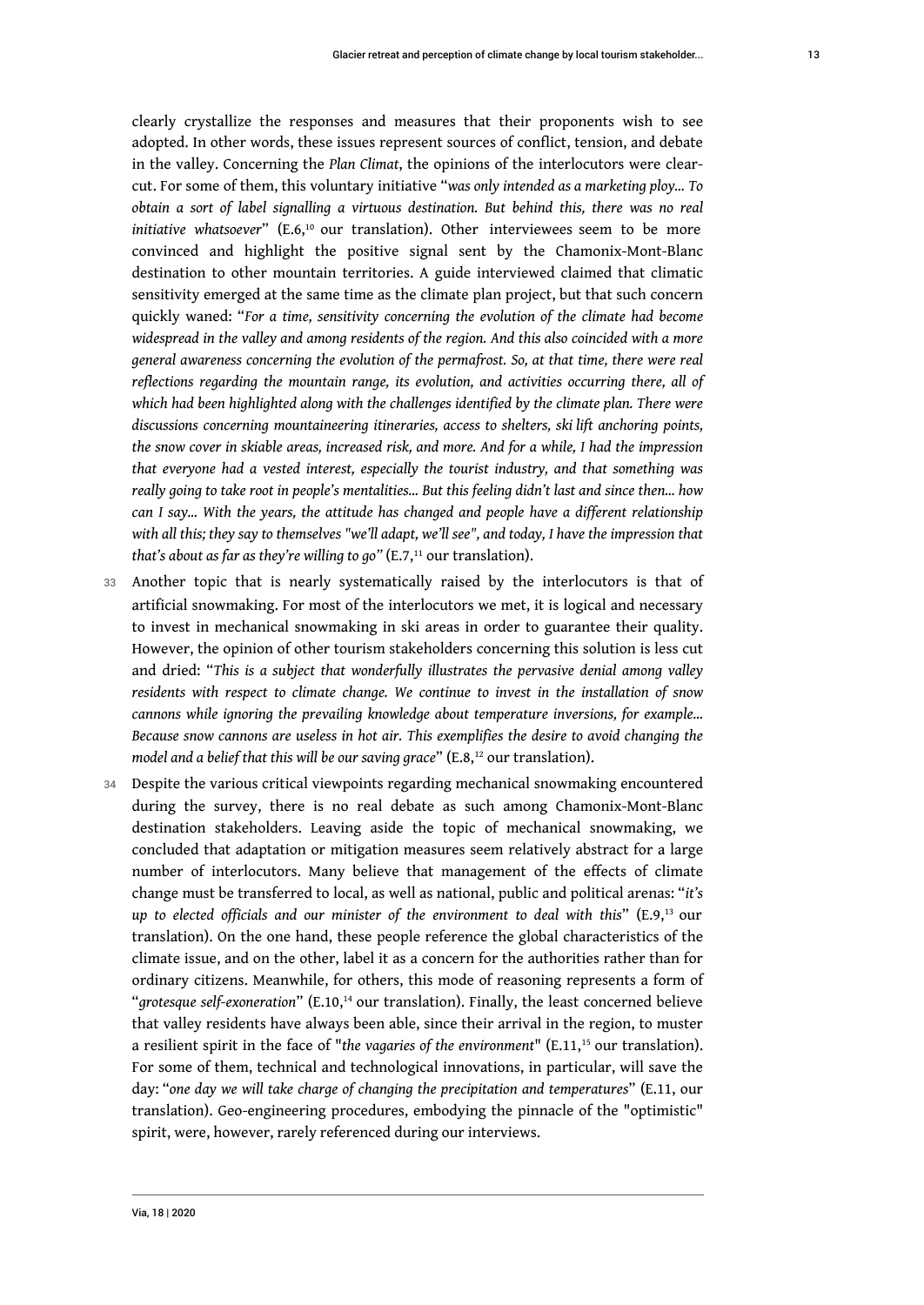# Conclusion: The delicate cohabitation of tourism and climate issues at the foot of Mont-Blanc

- 35 Although climate change had already been familiar issue in the Chamonix valley for several decades, thanks in particular to the interest of researchers and a research centre that studied the phenomenon in a localized manner, it has now been formalized in public life and in the political-administrative apparatus by the will of certain members of the *Communauté de Communes* (community of municipalities). The latter have worked on a public construction of the climate problem in an attempt to locally appropriate the issue so that its importance is recognized at the scale of the entire valley. In this process, the vision of glacier retreat has played a crucial role in educating and mobilizing residents and elected officials alike (JDPMB, 2009). However, the identification of GHGs linked to the valley's activities has generated a set of paradoxical conundrums: "*A research firm was hired to assess GHG emissions in the territory. And very quickly, we realized that 80% of all emissions were linked to travel to the valley by tourist visitors. So, what can be done based on that? We've got to focus on the remaining 20%… Because, in reality, 80% of emissions are out of our hands. There are, for example, agreements signed every year with China, representing that country's commitment to send a certain number of tourists, about one million, or with India … Then there are the day trippers on a return trip from Geneva who head back home after climbing Aiguille du Midi mountain. This may be a bit of an exaggeration, but not much*" (E.12[16](#page-20-15) our translation).
- <span id="page-14-1"></span><span id="page-14-0"></span>36 Hence, the first finding derived from this territorial assessment insisted on the importance of tourism as a GHG-emitting sector in the valley while underlining the difficulty of acting at the local level. Several interlocutors denounced this finding and pointed out a contradiction between tourist activity and the adoption of environmental measures by the destination: "*The introduction of a climate plan within the framework of the tourism-economic model of the Chamonix valley illustrates the entire schizophrenic approach by those in charge of the destination*" (E.13, our translation).[17](#page-20-16) In summary, the valley situation is a straight jacket: "*The problem is that there's no economic diversity in the valley. 95% of the economy is linked to tourism, so that leaves very little wiggle room*" (E.14,[18](#page-20-17) our translation). Moreover, Chamonix is in a very stable economic situation, with a high level of tourist and financial inflow. Although some interlocutors recognize the excesses of the destination's tourism development model, this does not lead them to question a system from which they benefit, and whose threats, in terms of temporality, seem to them to be very remote indeed.
- <span id="page-14-2"></span><sup>37</sup>"*Proposing alternative or sustainable tourism is one thing but proposing an efficient and profitable model is another. Restricting our economic development while nobody else in other sectors is making the least bit of effort would be absurd for the economy of the region and useless considering the overall situation itself. We know today that the curves will probably never change or if they do, only in several hundred years...*" (E.14,<sup>[19](#page-20-18)</sup> our translation).
- 38 Others are outraged at this type of thinking and at what has become mass tourism in the Chamonix valley. They propose alternatives which, without completely calling into question the current tourism model of the destination, propose the development of consciousness-raising activities, integrated into the current model:

<span id="page-14-3"></span>"We are in a zone where we can see the effects in question with our very own eyes. The media haven't convinced us; this isn't hearsay … We just have to look around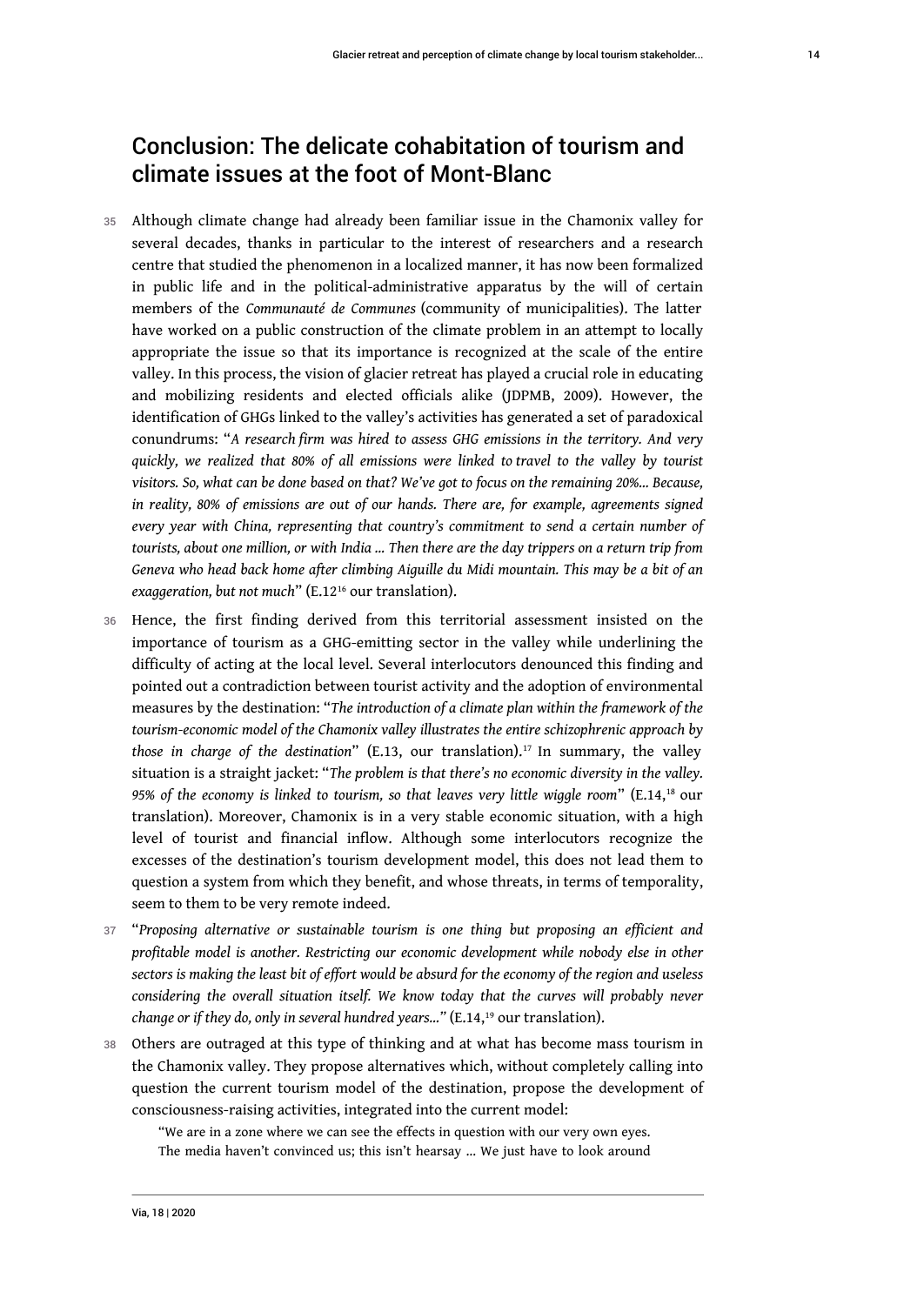<span id="page-15-0"></span>us. Les Bossons, the Mer de Glace, … This kind of visual thermometer has to be used to convince more of the people more of the time, and despite what the tourism industry and lobby may claim, I believe it is our duty as citizens to do so" (E.15,<sup>[20](#page-20-19)</sup> our translation).

- 39 However, the rosy economic situation of the destination makes it difficult to question its development trajectory. It may be pointed out that these two findings, i.e. the difficulty for tourism stakeholders to consider a different development model and look beyond "business as usual" and the "limited wiggle room" for local stakeholders regarding GHG emissions that mainly stem from modes of transport used by visitors to reach the location of their stay, are similar to findings for the Swiss Alps (Clivaz *et al.*, 2012).
- 40 Regarding the different biophysical changes perceptible in the environment, and therefore the issue of the visibility of the climatic phenomenon, glacier retreat is clearly the most recurring and salient phenomenon in the eyes of the tourism stakeholders surveyed. In their eyes, the glaciers have social and symbolic importance, and their retreat engenders different types of identifiable impacts. However, despite both the tangible and symbolic importance of glacier retreat in the Chamonix valley, our field survey demonstrates how difficult it is for tourism stakeholders to take ownership of the climate issue at a local level. In this sense, our case study does not confirm the hypothesis developed by Orlove and colleagues. The *Plan Climat Haute Montagne*, adopted in 2019, confirms what we have observed: it only includes climate change adaptation measures designed above all to maintain the current tourism model. These findings resonate with the reflections of Scott, Hall, and Gössling, who assert that tourism stakeholders "(…) *were highly aware of the risk posed by climate change, but also highly optimistic about their capacity to negate the impacts of future climate change*" (Scott *et al.*, 2012, p. 277). In Chamonix, the climate change issue is now of course an integral part of the communication and tourism offer of the destination, as evidenced by the current Montenvers redevelopment project which promises to showcase a new glacier interpretation centre by 2024. The fact remains that the strong presence of glacial landscapes, providing a bird's eye view of glacier retreat, has not fundamentally changed local tourism stakeholders' perception or understanding of the climatic phenomenon.

#### BIBLIOGRAPHY

Achin, C. and George-Marcelpoil, E. (2013), « Sorties de piste pour la performance touristique des stations de sports d'hiver », Tourisme & Territoires, Vol. 3, pp. 67-92.

Aykut, S.C. and Dahan, A. (2014), Gouverner le climat ? 20 ans de négociations internationales, Presses de la Fondation Nationale des Sciences Politiques, Paris.

Barnes, J., Dove, M., Lahsen, M., Mathews, A., McElwee, P., McIntosh, R., Moore, F., O'Reilly, J., Orlove, B., Puri, R., Weiss, H. and Yager, K. (2013), "Contribution of anthropology to the study of climate change", Nature Climate Change, Vol. 3, pp. 541-544.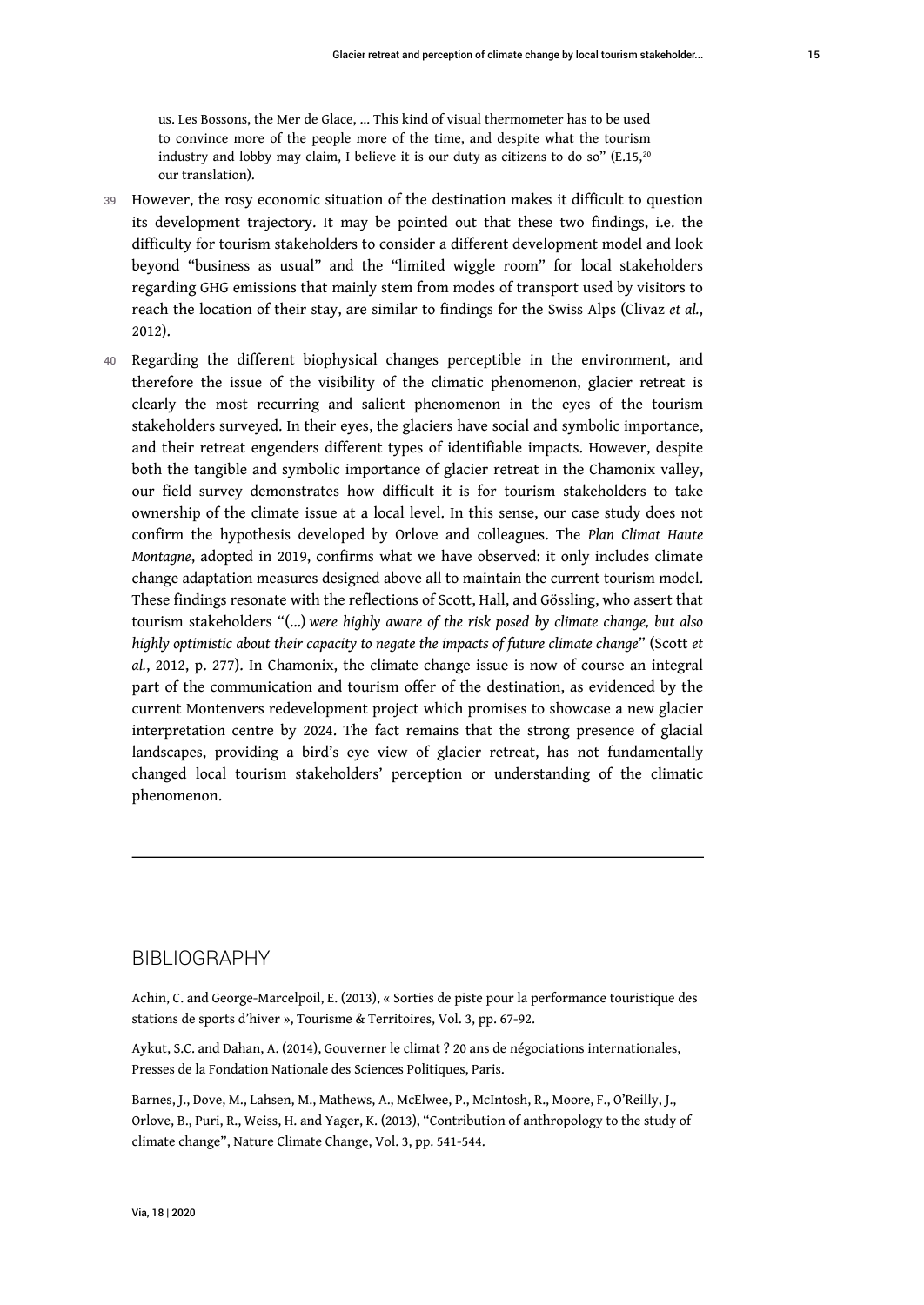Beniston, M. (2012), Changements climatiques et impacts. De l'échelle globale à l'échelle locale, Presses polytechniques et universitaires romandes, Lausanne.

Bolin, I. (2009), "The glaciers of the Andes are melting: indigenous and anthropological knowledge merge in restoring water source", in Crate S.A. and Nutall M. Anthropology and Climate Change : From Encounters to Actions, California, Left Coast Press, pp. 228-249.

Bonnemains, A. and Clivaz, C. (2019), "Adaptation aux changements climatiques des stations de sports d'hiver dans les Alpes françaises et suisses : quel rôle pour les pouvoir publics ?", in Gwiadtinski, L. (dir), Tourisme(s) et Adaptation(s), Actes du colloque AsTRES, Elya Editions, Paris, pp. 227-234.

Bourdeau, P. (2019), "Winter Tourism: lost in transition? The process of transformation and inertia of the ski industry and places in the French Alps", in Pröbstl-Haider U., Richins H. and Stefan Türk S. (Ed.), Winter tourism, Trends and challenges, CABI, Wallingford, pp. 493-508.

Bourdeau, P., Mourey, J. and Ravanel, L. (2020), « Le changement climatique comme facteur de transformation des pratiques de l'alpinisme. Étude de cas dans les massifs du Mont-Blanc, des Écrins (France) et des Alpes Valaisannes (CH) », in Clastres P., Debons D. and Quin G. (Dir.), Gravir les Alpes du XIXe siècle à nos jours. Pratiques, émotions, imaginaires. Presses Universitaires de Rennes: Rennes.

Bredif, H., Bertrand, F. and Tabeaud, M. (2015), « Redéfinir le problème climatique par l'écoute du local : éléments de propédeutique », Natures Sciences Sociétés Supplément, Vol. 23, pp. 65-75.

Carey, M. (2007), "The History of Ice: How Glaciers Became an Endangered Species", Environmental History, Vol. 12, N°3, pp. 497-527.

Cayla, N. (2009), « Glaciers actuels et géomorphologie paraglaciaire, quelques exemples de valorisation touristique au sein de l'arc alpin », Bulletin de l'Association de géographes français, Vol. 86, pp. 96-109.

CLIMALPTOUR, (2013), Le changement climatique et son impact sur le tourisme dans l'espace alpin. Rapport d'étude Programme espace alpin 2007-2013.

Clivaz, C., Gonseth, C. and Matasci, C. (2015), Tourisme d'hiver. Le défi climatique. Presses polytechniques et universitaires romandes, Lausanne.

Clivaz, C., Doctor, M., Gessner, S., Ketterer, L., Luthe, T., Schuckert, M., Siegrist, D. and Wyss, R. (2012), Adaption des Tourismus an den Klimawandel in den Alpen. Ergebnisse des Alpine Space - Projekts ClimAlpTour in der Schweiz, Schriftenreihe des Instituts für Landschaft und Freiraum, HSR Hochschule für Technik Rapperswil, Nr. 8, Rapperswil.

Cometti, G. (2015), Lorsque le brouillard a cessé de nous écouter. Changement climatique et migrations chez les Q'Eros des Andes péruviennes. Peter Lang, Bern.

Crate, S.A. (2011), "Climate and Culture: Anthropology in the Era of Contemporary Climate Change", Annual Review of Anthropology, Vol. 40, pp. 175-195.

Crate, S.A. and Nutall, M. (2009), Anthropology and Climate Change: From Encounters to Actions. Left Coast Press, California.

Cremonese, E., Carlson, B., Filippa, G., Pogliotti, P., Alvarez, I., Fosson, JP., Ravanel, L. and Delestrade, A. (2019), AdaPT Mont-Blanc: Rapport Climat : Changements climatiques dans le massif du Mont-Blanc et impacts sur les activités humaines. Rédigé dans le cadre du projet AdaPT Mont-Blanc financé par le Programme européen de coopération territoriale Alcotra Italie-France 2014-2020.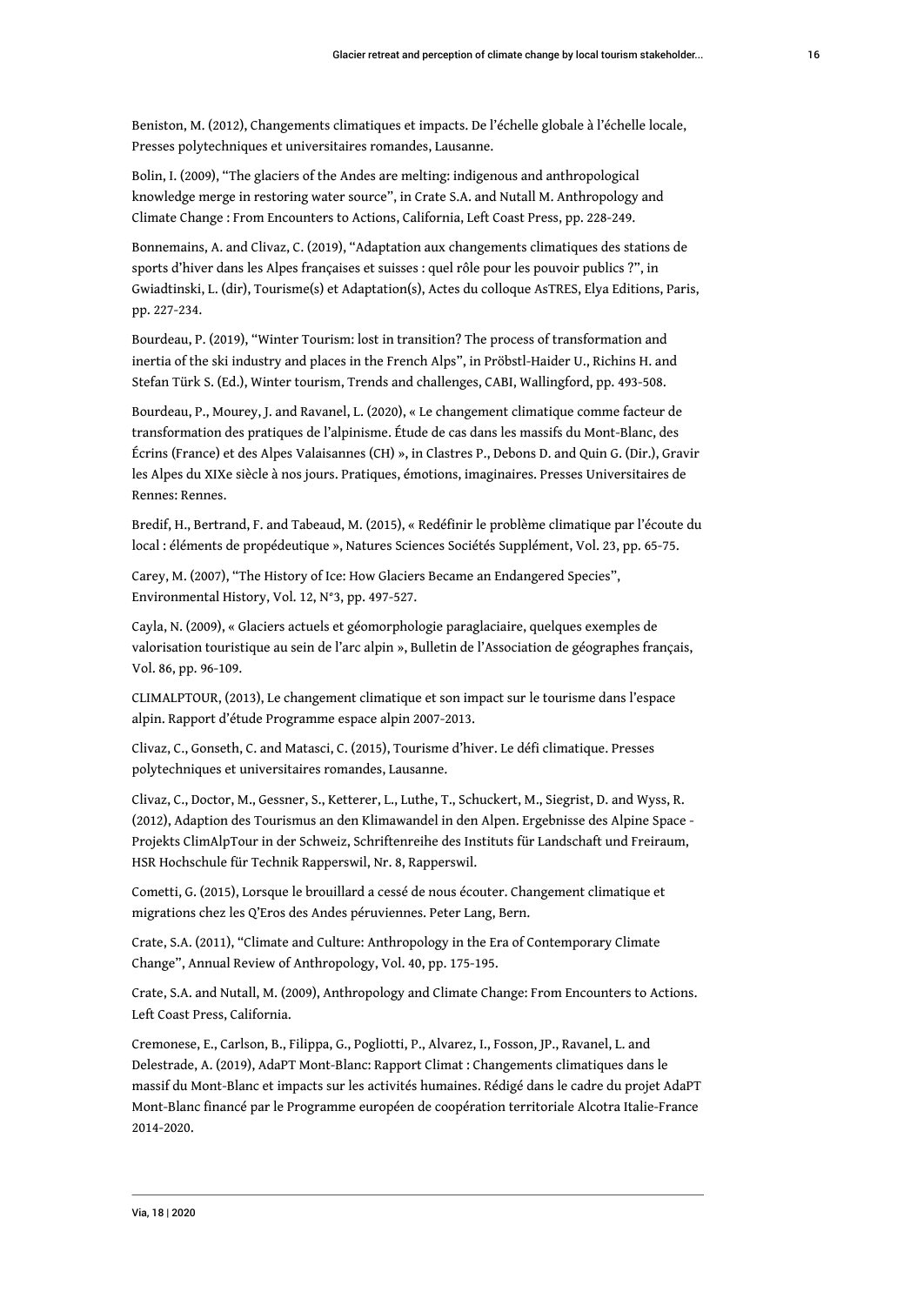Cruikshank, J. (2006), Do Glaciers Listen ? Local Knowledge, Colonial Encounters, & Social Imagination. UBC Press, Vancouver.

Debarbieux, B. (2001), Chamonix Mont Blanc : les coulisses de l'aménagement. Edimontagne, Servoz.

De La Soudière, M. and Tabeaud, M. (2009), "Introduction. Le ciel comme terrain", Ethnologie française, Vol. 39, pp. 581-585.

Devkota, F. (2013) "Climate Change and its socio-cultural impact in the Himalayan region of Nepal – A Visual Documentation", Anthrovision, Vol. 1.2, pp. 1-27.

Einhorn, B., Eckert, N., Chaix, C., Ravanel, L., Deline, P., Gardent, M. and Schoeneich, P. (2015) "Changements climatiques et risques naturels dans les Alpes. Impacts observés et potentiels sur les systèmes physiques et socio-économiques", Revue de géographie alpine 103-2, pp. 1-33.

Elixhauser, S.C. (2015), "Climate Change Uncertainties in a Mountain Community in South Tyrol", in Reuter T., Averting a Global Environmental Collapse. The Role of Anthropology and Local Knowledge. Cambridge Scholars Publishing, Cambridge, pp. 45-64.

Fiske, S.J., Crate, S.A., Crumley, C.L, Galvin, K., Lazrus, H., Lucero, L., Oliver-Smith, A., Orlove, B., Strauss, S. and Wilk, R. (2015), Changing the Atmosphere. Anthropology and Climate Change, American Anthropological Association, Global Climate Change Task Force, Washington.

Gagné, K. (2015), When Glaciers Vanish: Nature, Power and Moral Order In the Indian Himalayas, Thèse de doctorat, Université de Montréal.

Geertz, C. (1983), Local knowledge : Further essays in interpretative anthropology. Basic Books, New York.

Graef, D.J. (2017), "Can We "See" Climate Change ?", SAPIENS, Vol. 19, pp. 1-5.

Hall, C.M. and Higham, J. (2005), Tourism, recreation and climate change. Channel View Publications, Bristol.

Hulme, D. (2009), Why We Disagree About Climate Change. Understanding controversy inaction and oppprtunity, Cambridge University Press, Cambridge.

Jurt, C., Dulce, B. M., Vicuna, L., Huggel, C. and Orlove, B. (2015), "Local perceptions in climate change debats: insights from case studies in the Alps and the Andes", Climatic Change, Vol. 133, pp. 511-523.

Lammel, A., Dugas, E. and Guillen, G.E. (2012), « L'apport de la psychologie cognitive à l'étude de l'adaptation aux changements climatiques : la notion de vulnérabilité cognitive », VertigO : La revue électronique en sciences de l'environnement, Vol. 12 (1), pp. 1-16.

Latzko-Toth, G. and Millerand, F. (2015), « Objet-frontière », in Doray, P., Sciences, technologies et sociétés de A à Z. Presses de l'Université de Montréal, Montréal, pp. 163-165.

Le Roy Ladurie, E. (1967), Histoire du climat depuis l'an mil, Flammarion, Paris.

Le Roy Ladurie, E. (2004), Histoire humaine et comparée du climat : Tome 1, Canicules et glaciers XIIIe-XVIIIe siècles, Fayard, Paris.

Magnin, F., Brenning, A., Bodin, X., Deline, P. and Ravanel, L. (2015), « Modélisation statistique de la distribution du permafrost de paroi : application au massif du Mont-Blanc », Géomorphologie, relief, processus environnement, Vol. 21, N°2, pp. 145-162.

Markowitz, E.M. and Shariff, A.F. (2012), "Climate change and moral judgment", Nature Climate Change, Vol. 2, pp. 243-247.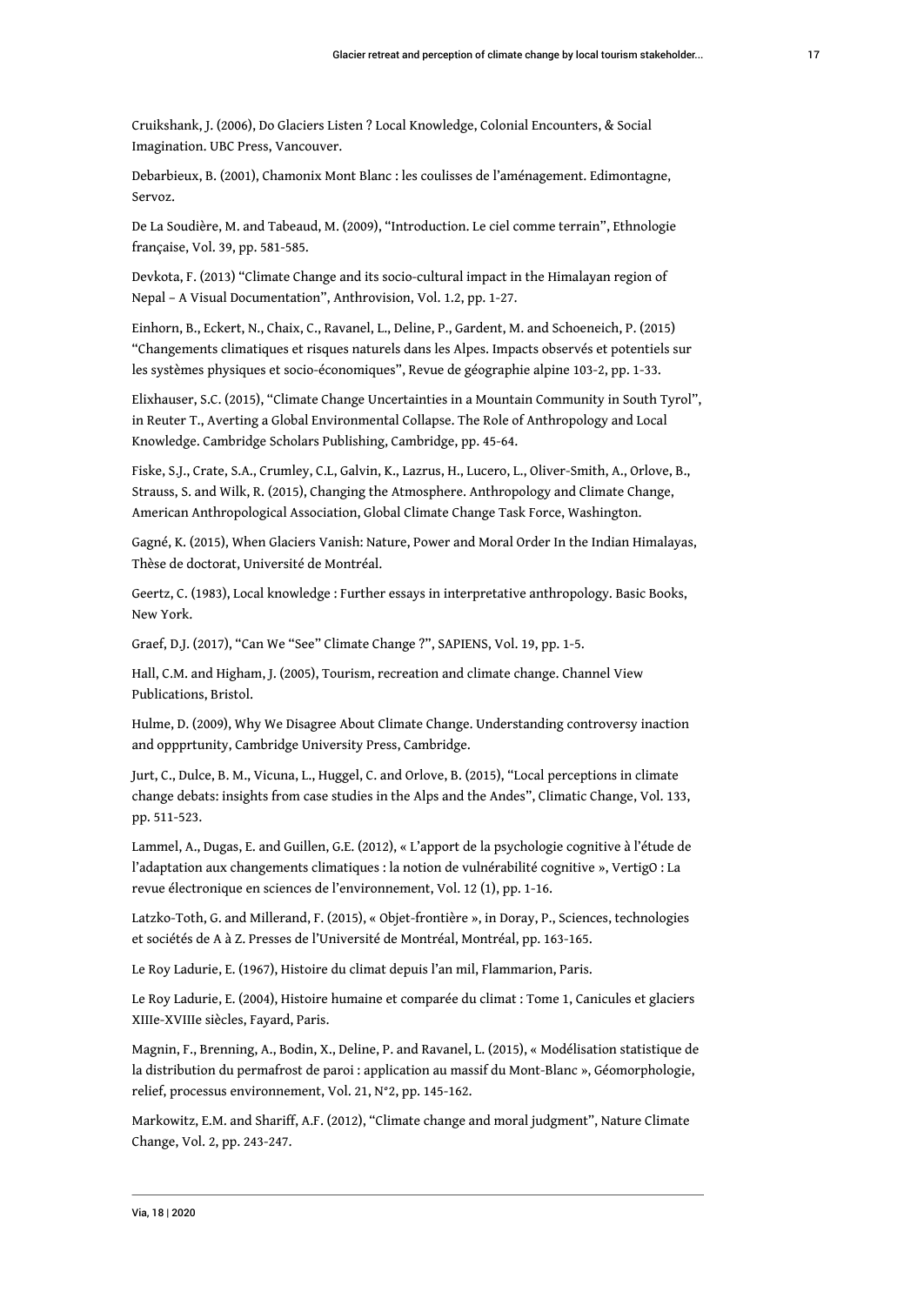Meira, P. and Gonzalez Gaudiano, E.J. (2016), « Les défis éducatifs du changement climatique : La pertinence de la dimension sociale », Éducation relative à l'environnement, Vol 13, N°2, pp. 1-19.

Mourey, J., Marcuzzi, M., Ravanel, L. and Pallandre, F. (2019), "Effects of climate change on high Alpine mountain environments: Evolution of mountaineering routes in the Mont Blanc massif (Western Alps) over half a century", Arctic, Antarctic, and Alpine Research, Vol. 51, pp. 176-189.

Mourey, J., Perrin-Malterre, C. and Ravanel, L. (2020), "Strategies used by French Alpine guides to adapt to the effects of climate change", Journal of Outdoor Recreation and Tourism, Vol. 29, pp. 1-9.

Mourey, J. and Ravanel, L. (2017), « Évolution des itinéraires d'accès aux refuges du bassin de la Mer de Glace (massif du Mont Blanc, France) », Revue de géographie alpine, Vol. 105, N°4, pp. 1-17.

Orlove, B. (2009), "Glacier Retreat: Reviewing the Limits of Human Adaptation to Climate Change", Science and Policy for Sustainable Development, Vol. 51, N°3, pp. 22-34.

Orlove, B. (2007), Glacier Retreat in the Southern Peruvian Andes: Climate Change, Environmental Impacts, Human Perception and Social Response, AGU Fall Meeting Abstracts.

Orlove, B., Milch, K., Zaval, L., Ungemach, C., Brugger, J., Dunbar, K. and Jurt, C. (2019), "Framing climate change in frontline communities: anthropological insights on how mountain dwellers in the USA, Peru, and Italy adapt to glacier retreat", Regional Environmental Change, Vol. 19, pp. 1295-1309.

Orlove, B., Wiegandt, E. and Luckman, B. (2008), "The Place of Glaciers in Natural and Cultural Landscapes", in Orlove, B., Wiegandt, E. and Luckman, B., Darkening Peaks: Glacial Retreat, Science and Society. University of California Press, Berkeley, pp. 3-19.

Pröbstl-Haider, U., Richins, H. and Stefan Türk, S. (Ed.), (2019), Winter tourism, Trends and challenges, CABI, Wallingford.

Rebetez, M. (2002) La Suisse se réchauffe, Le Savoir suisse, Lausanne.

Rhoades, R., Rios, X.Z. and Ochoa, J.A. (2008), "Mama Cotacahi : history, local perceptions, and social impacts of climate change and glacier retreat in Ecuadorian Andes", in Orlove, B., Wiegandt, E. and Luckman, B., Darkening Peaks : Glacier Retreat, Science, and Society, University of California Press : Berkeley, pp. 216-225.

Roncoli, C., Crane, T.A. and Orlove, B. (2009), "Fielding Climate Change in Cultural Anthropology", in Crate, S.A. and Nutall, M., Anthropology and Climate Change : From Encounters to Actions, Routledge, New York.

Salim, E., Mourey, J., Ravanel, L., Picco, P. and Gauchon, C. (2019), "Mountain guides facing the effects of climate change. What perceptions and adaptation strategies at the foot of Mont Blanc?", Journal of Alpine Research, Vol. 107, N°4, pp. 1-15.

Scott, D., Hall, M.C. and Gössling, S. (2012), Tourism and Climate Change. Impacts, adaptation and mitigation, Edition Routledge, New York.

Siegrist, D., Clivaz, C., Doctor, M., Gessner, S., Ketterer, L., Luthe, T., Matasci, C., Schuckert, M. and Wyss, R. (2013), "Adaptation des alpinen Tourismus an den Klimawandel. Ergebnisse des Alpine Space Projekts ClimAlpTour in der Schweiz", in Bieger T., Beritelli P. and Laesser C. (Ed.), Nachhaltigkeit im alpinen Tourismus, Schweizer Jahrbuch für Tourismus 2012, pp. 145-158.

Simonet, G. (2016), "De l'ajustement à la transformation : vers un essor de l'adaptation ?", Développement durable et territoire, Vol. 7, N°2, pp. 1-17.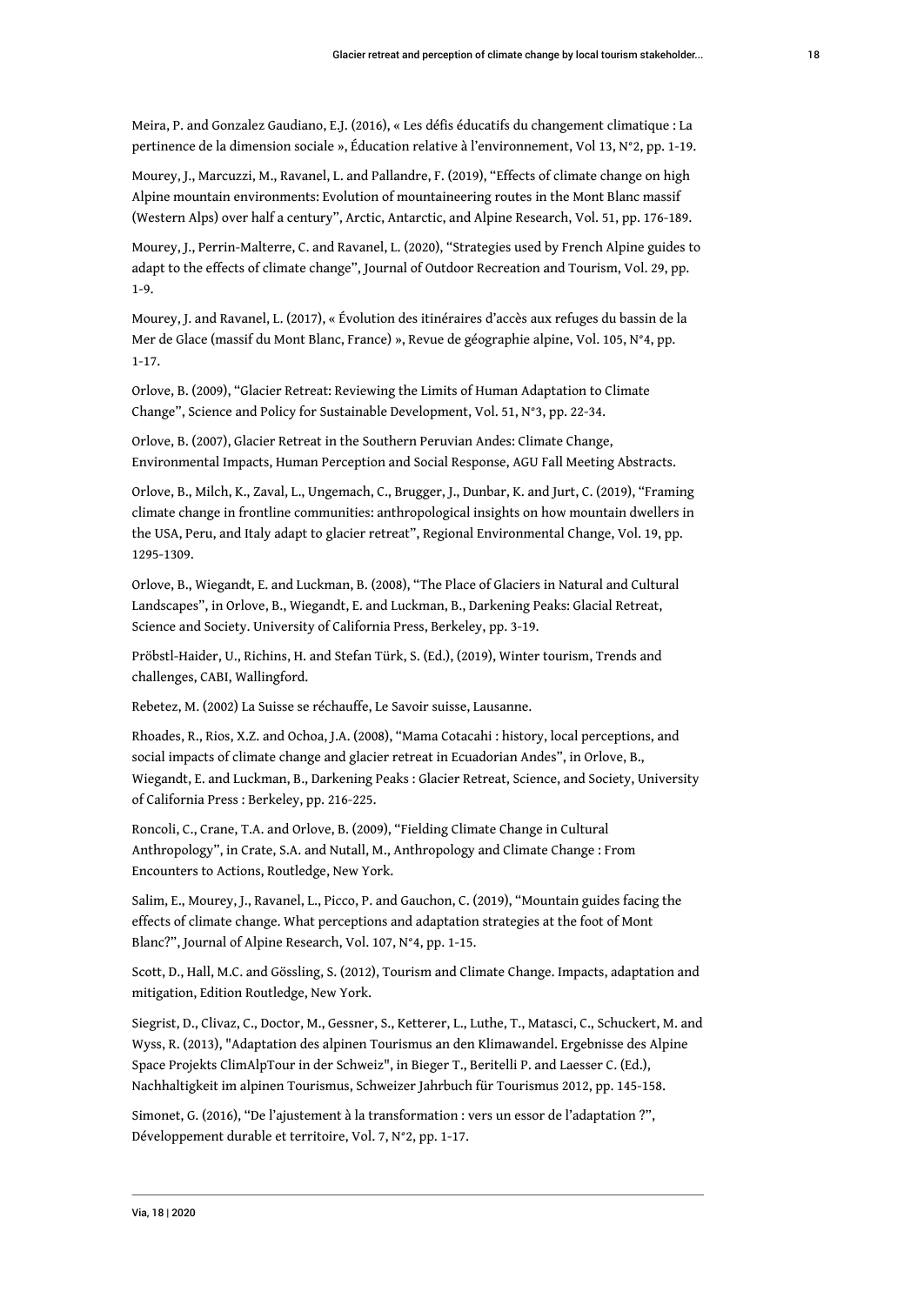Sourdril, A. and Garine-Wichatitsky, E. (2019), « Comment parler du temps qu'il fait à l'heure du changement climatique ? Petit catalogue de « Météorologie locales » », Ethnographiques.org, Vol. 38, pp. 1-18.

Steiger, R., Scott, D., Abegg, B., Pons, M. and Hall, C. (2017), "A critical review of climate change risk for ski tourism", Current Issues in Tourism, Vol. 22, N°11, pp. 1343-1376.

Strauss, S. (2018), "Ethnoclimatology", in The International Encyclopedia of Anthropology (En ligne : [https://doi.org/10.1002/9781118924396.wbiea2305\)](https://doi.org/10.1002/9781118924396.wbiea2305)

Strauss, S. (2016), "Climate Change in Leukerbad and Beyond: Re-Visionning Our Cultures of Energy and Environment", in Crate S.A., and Nutall, M., Anthropology and Climate Change : From Actions to Transformations. Routledge, New York, pp. 162-172.

Strauss, S. (2012), "Are cultures endangered by climate change ? Yes, but…", WIREs Clim Change, Vol. 3, pp. 371-377.

Strauss, S. (2009), "Global Models, Local Risks : Responding to Climate Change in the Swiss Alps", in Crate, S.A. and Nutall, M., Anthropology and Climate Change : From Encounters to Actions, Routledge, New York, pp. 166-174.

Strauss, S. and Orlove, B. (2003), "Up in the Air: The Anthropology of Weather and Climate", in Strauss, S. and Orlove, B., Weather, Climate, Culture. Berg, New York, pp. 3-14.

Strauss, S. (2003), "Weahter Wise: Speaking Folklore to Science in Leukerbad, in Strauss S. and Orlove B., Weather, Climate, Culture. Berg, New York, pp. 39-60.

Vedwan, N. and Rhoades, R.E. (2001), "Climate change in the Western Himalayas of India : A study of local perception and response", Climate Research, Vol. 19, pp. 109-117.

Vincent, C., Thibert, E., Harter, M., Soruco, A. and Gilbert, A. (2015), "Volume and frequency of ice avalanche from Taconnaz hanging glacier, French Alps", Annals of Glaciology, Vol. 56, N°70, pp. 17-25.

Vincent, C., Six, D. and Thibert, E. (2012), « L'évolution des glaciers alpins et les risques d'origine glaciaire », La Météorologie, Vol. 78, pp. 44-53.

Vles, V. (2019), « Des territoires touristiques en transition, aux abords du point de bascule », in Carrere G., Dumas C. and Zelem M.C. (Ed), Dans la fabrique des transitions écologiques, L'Harmattan, Paris, pp. 75-98.

#### **Sources**

CCVCMB, 2012(a), « Plan Climat Énergie Territorial de la Communauté de Communes de Chamonix-Mont-Blanc. Tous concernés ! Des actions concrètes pour vivre durablement dans la vallée », Chamonix.

CCVCMB, 2012(b), « Plan Climat Énergie Territorial de la Vallée de Chamonix-Mont-Blanc. Plan d'action », Chamonix.

CCVCMB, 2012(c), « Plan Climat- Energie Territoriale (PCET) de la Communauté de Communes de la Vallée de Chamonix Mont-Blanc », Chamonix.

CCVCMB, 2016, « Dossier de presse. Environnement et qualité de l'air. Combats et solutions de la Communauté de Communes – Vallée de Chamonix-Mont-Blanc », Chamonix.

CCVCMB, 2017, « Dossier de presse. Environnement et qualité de l'air. Combats et solutions de la Communauté de Communes – Vallée de Chamonix-Mont-Blanc », Chamonix.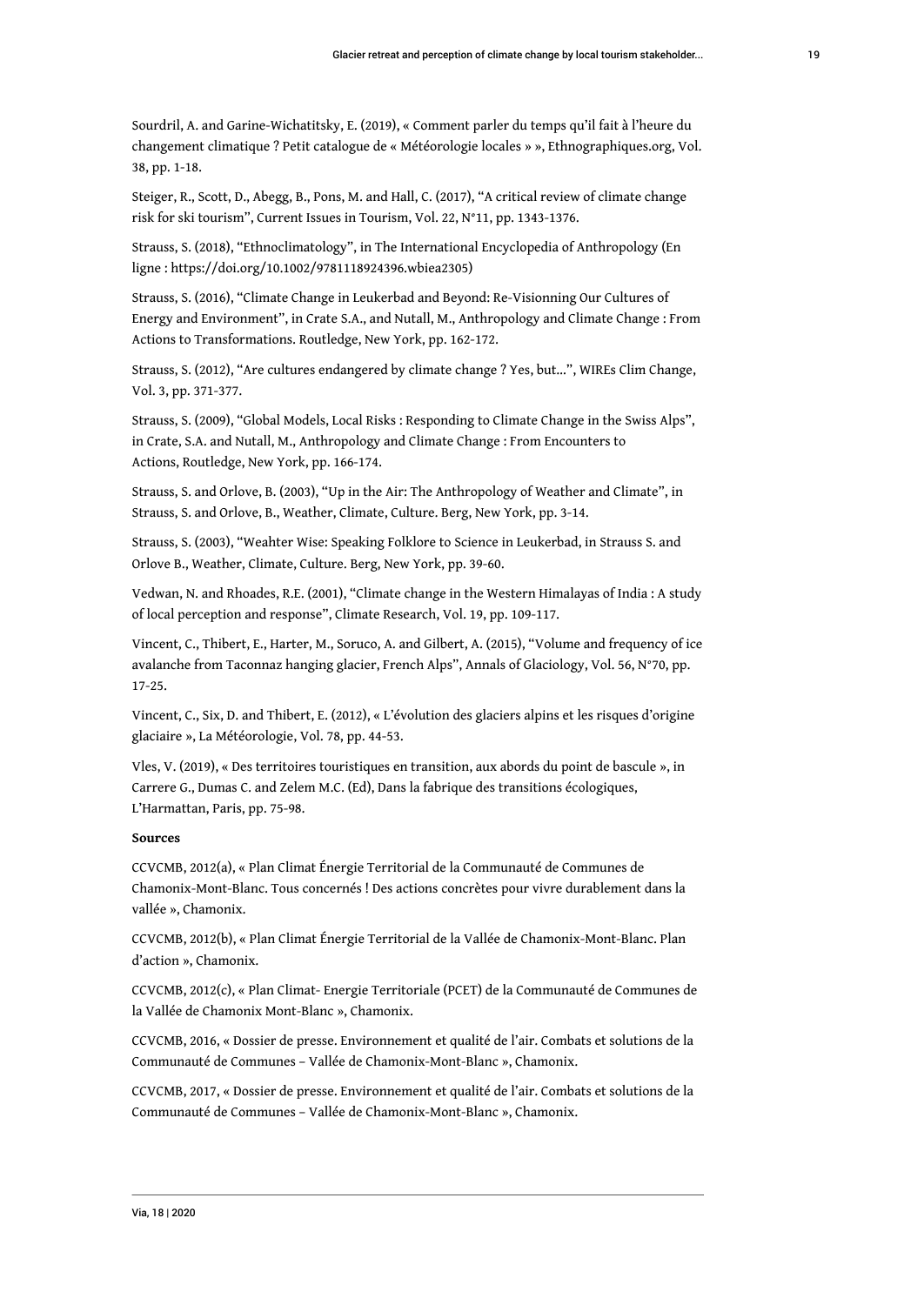Journal des Propriétaires du Pays du Mont-Blanc (JDPMB), 2009, « Un plan climat pour la vallée », N°89, Octobre/Novembre, Chamonix.

Plan Climat Haute Montagne. 2019. S'adapter au changement climatique en montagne. Vallée de Chamonix-Mont-Blanc.

#### **NOTES**

<span id="page-20-0"></span>**[1.](#page-1-0)** The choice to focus on Chamonix-Mont-Blanc and Les Houches in this article is justified by the fact that glaciers are easily visible in these municipalities, which is not the case in Servoz and Vallorcine, the other two municipalities of the valley.

<span id="page-20-1"></span>**[2.](#page-5-0)** Interview with a tourism manager. October 2018.

<span id="page-20-2"></span>**[3.](#page-7-0)** Website of the Observatoire du Mont-Blanc – [http://observatoire.espace-mont-blanc.com/](http://observatoire.espace-mont-blanc.com/indicateurs/frequentation-sites-touristiques) [indicateurs/frequentation-sites-touristiques](http://observatoire.espace-mont-blanc.com/indicateurs/frequentation-sites-touristiques) - Visited on August 13, 2020.

<span id="page-20-3"></span>**[4.](#page-9-0)** Indeed, in France, only agglomerations with more than 50,000 inhabitants are legally obliged to develop this type of measure, while the Chamonix valley only has around 14,000 inhabitants.

<span id="page-20-4"></span>**[5.](#page-11-0)** In this sense, the glacier can constitute a "border object," i.e. an "*entity which serves as an interface between social worlds and stakeholders with different perspectives*" and can thus be the subject of differentiated uses (Latzko-Toth, Millerand, 2015, p. 163, our translation). The glacier represents both a touristic landscape and a scientific object.

<span id="page-20-5"></span>**[6.](#page-12-0)** Interview with a tourism manager. April 2018.

<span id="page-20-6"></span>**[7.](#page-12-1)** Interview with a high mountain guide. May 2018.

<span id="page-20-7"></span>**[8.](#page-12-2)** Interview with a high mountain guide. May 2018.

<span id="page-20-8"></span>**[9.](#page-12-3)** Interview with a lodge warden. March 2019.

<span id="page-20-9"></span>**[10.](#page-13-0)** Interview with a tourism manager. October 2018.

<span id="page-20-10"></span>**[11.](#page-13-1)** Interview with a high mountain guide. September 2018.

<span id="page-20-11"></span>**[12.](#page-13-2)** Interview with a high mountain guide. September 2017.

<span id="page-20-12"></span>**[13.](#page-13-3)** Interview with a [hotelier](https://www.linguee.com/english-french/translation/hotelier.html). November 2018.

<span id="page-20-13"></span>**[14.](#page-13-4)** Interview with a high mountain guide. Avril 2018.

<span id="page-20-14"></span>**[15.](#page-13-5)** Interview with a ski instructor. May 2019.

<span id="page-20-15"></span>**[16.](#page-14-0)** Interview with a tourism manager. October 2017.

<span id="page-20-16"></span>**[17.](#page-14-1)** Interview with a shopkeeper. June 2018.

<span id="page-20-17"></span>**[18.](#page-14-2)** Interview with a high mountain guide. May 2018.

<span id="page-20-18"></span>**[19.](#page-14-3)** Interview with a tourism marketing manager. June 2017.

<span id="page-20-19"></span>**[20.](#page-15-0)** Interview with a high mountain guide. May 2018.

#### ABSTRACTS

Climate change strongly impacts tourism activity in the Alps. In this context, how are these changes perceived by tourism stakeholders at the local level? According to the anthropological approach to climate change, the latter is characterized by a multitude of phenomena that generally remain imperceptible to our senses, and this makes understanding matters of climate all the more complicated. By studying the case of the Chamonix valley, characterized by a prominent presence of glaciers in the landscape, we seek to determine the